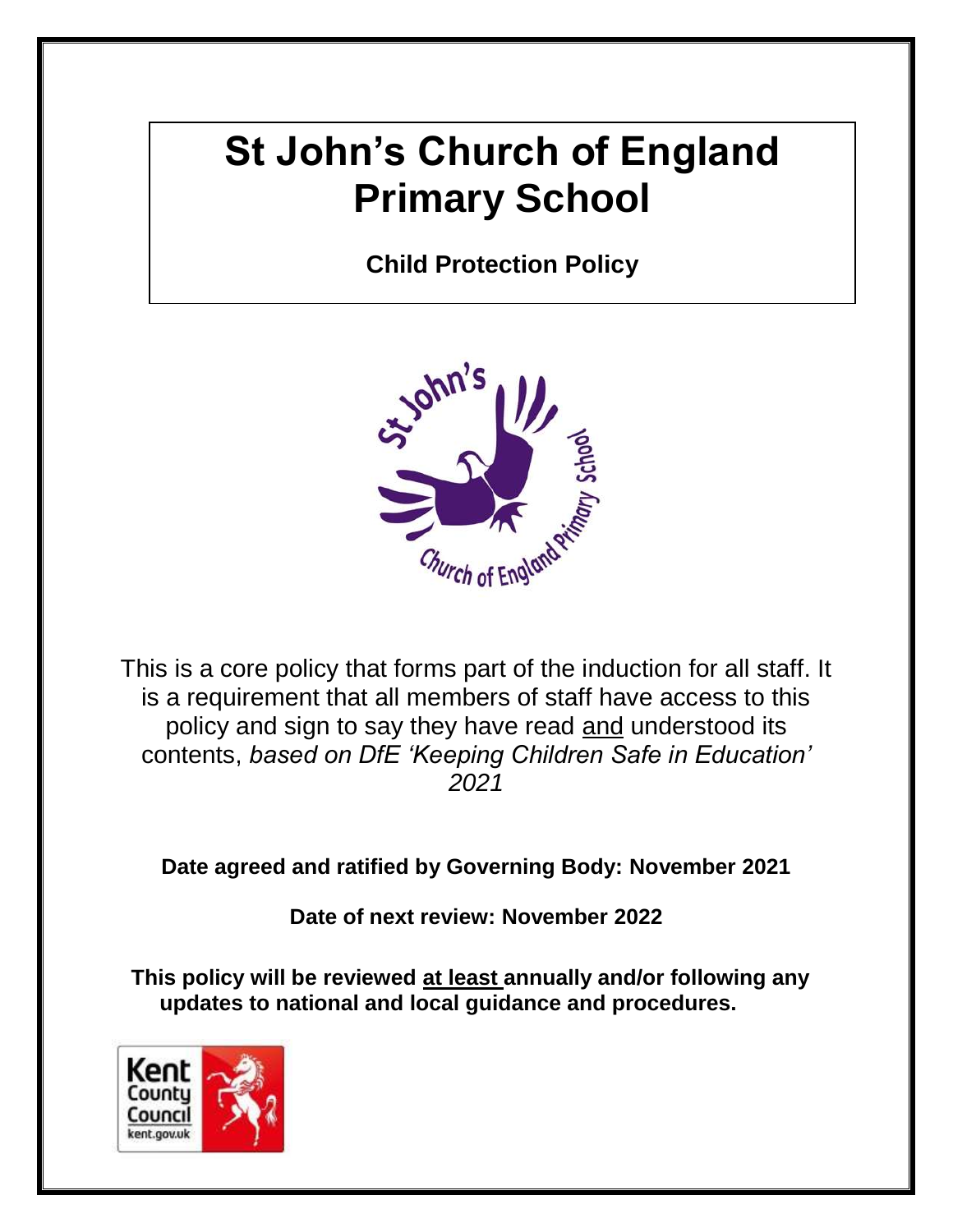# **St John's C of E Primary School Child Protection Policy**

# **Key Contacts**

|                                            | <b>Name</b>                                                                                                                              | <b>St John's C of E Primary School contact</b><br>information |
|--------------------------------------------|------------------------------------------------------------------------------------------------------------------------------------------|---------------------------------------------------------------|
|                                            | <b>Kirsty Pellant</b>                                                                                                                    | k.pellant@stjohns-canterbury.kent.sch.uk                      |
| <b>Designated Safeguarding Lead (DSL)</b>  | Lesley Ogle<br>(Acting<br>Headteacher)                                                                                                   | Headteacher@stjohns-<br>canterbury.kent.sch.uk                |
| <b>Deputy Designated Safeguarding Lead</b> | <b>Kirsty Minnett</b><br>Veronica Pellant<br>Bev Johnson<br><b>Elena Garrett</b><br><b>Tasha Gillett</b><br>Kylie Hodge<br>Joe Christmas | 0122746360                                                    |
| <b>Acting Headteacher</b>                  | Lesley Ogle                                                                                                                              | Headteacher@stjohns-<br>canterbury.kent.sch.uk                |
| <b>Safeguarding Governor</b>               | Robyn Dye                                                                                                                                | r.dye@stjohns-canterbury.kent.sch.uk                          |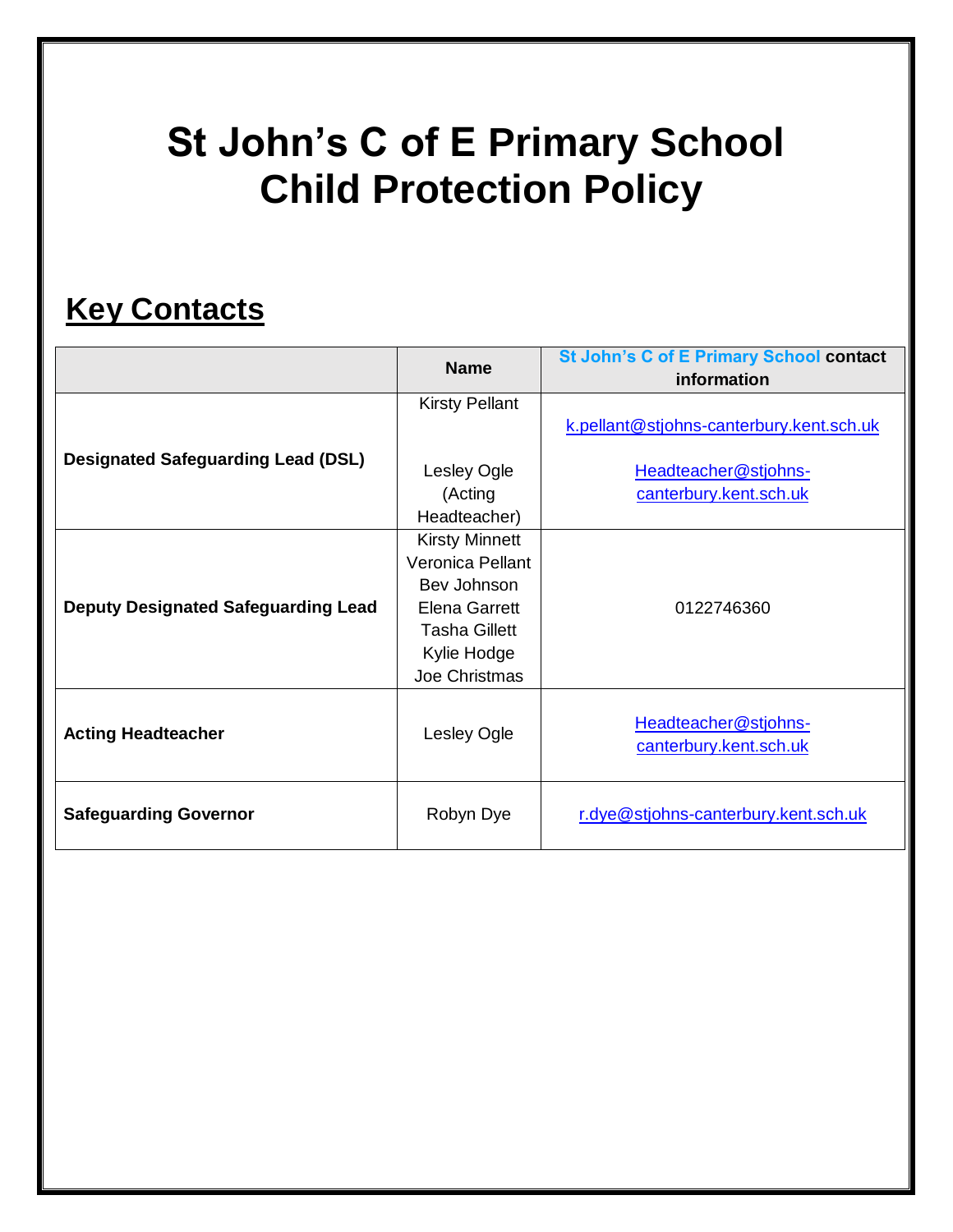# **Contents**

|                                                               | Page |
|---------------------------------------------------------------|------|
| What to do if you have a welfare concern flowchart            | 3    |
|                                                               |      |
| 1. Child Focused Approach to Safeguarding                     | 5    |
| 2. Key Responsibilities                                       | 8    |
| 3. Child Protection Procedures                                | 10   |
| <b>Specific Safeguarding Issues</b><br>4.                     | 15   |
| Supporting Children Potentially at Greater Risk of Harm<br>5. | 19   |
| 6. Online Safety                                              | 21   |
| <b>Staff Engagement and Expectations</b>                      | 24   |
| <b>Safer Recruitment and Allegations</b><br>8.                | 25   |
| Opportunities to teach safeguarding<br>9.                     | 27   |
| 10. Physical Safety                                           | 28   |
| <b>11. Local Contacts</b>                                     | 29   |
|                                                               |      |
| Appendix 1: Categories of Abuse                               | 30   |
| Appendix 2: Support Organisations                             | 32   |
|                                                               |      |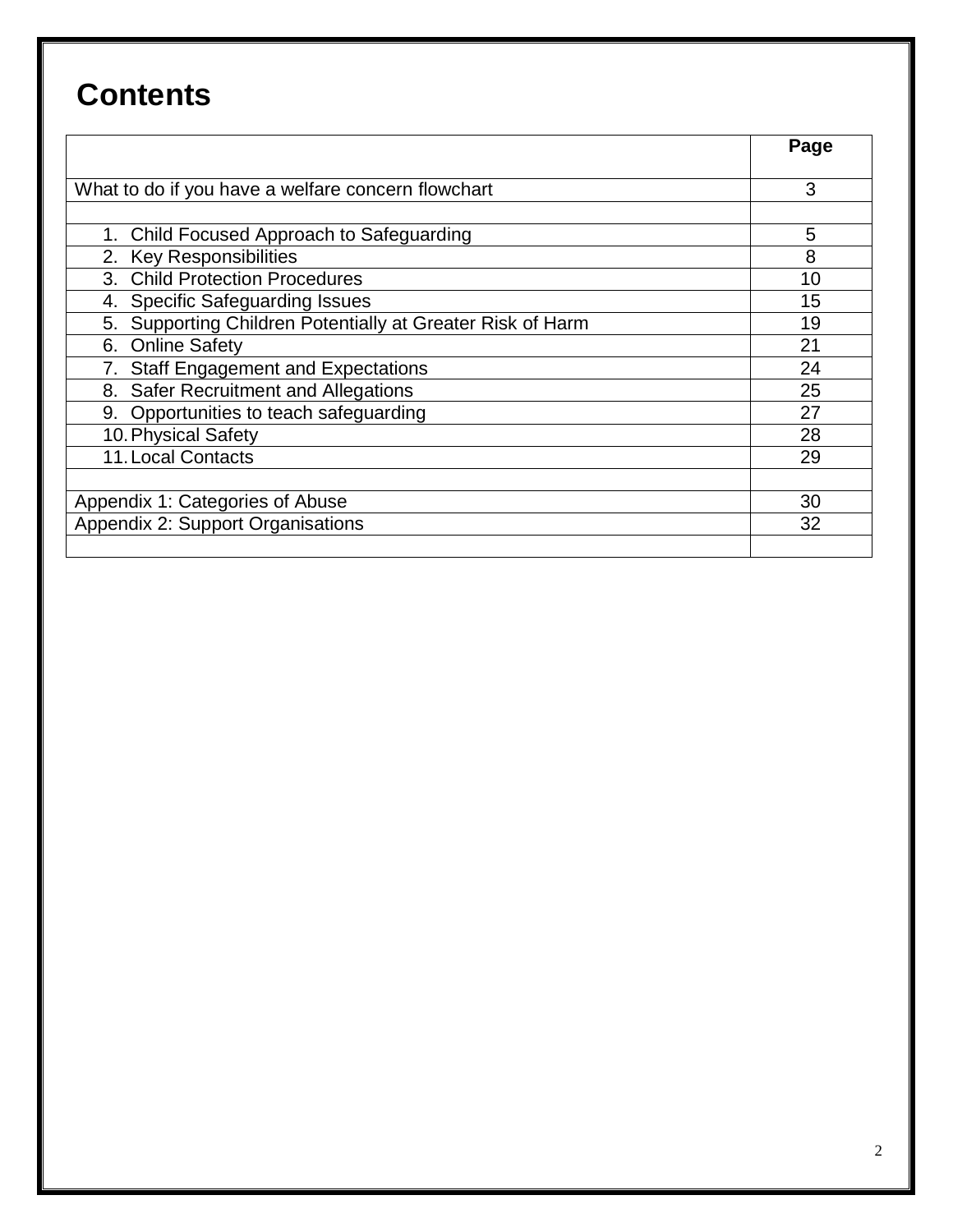

3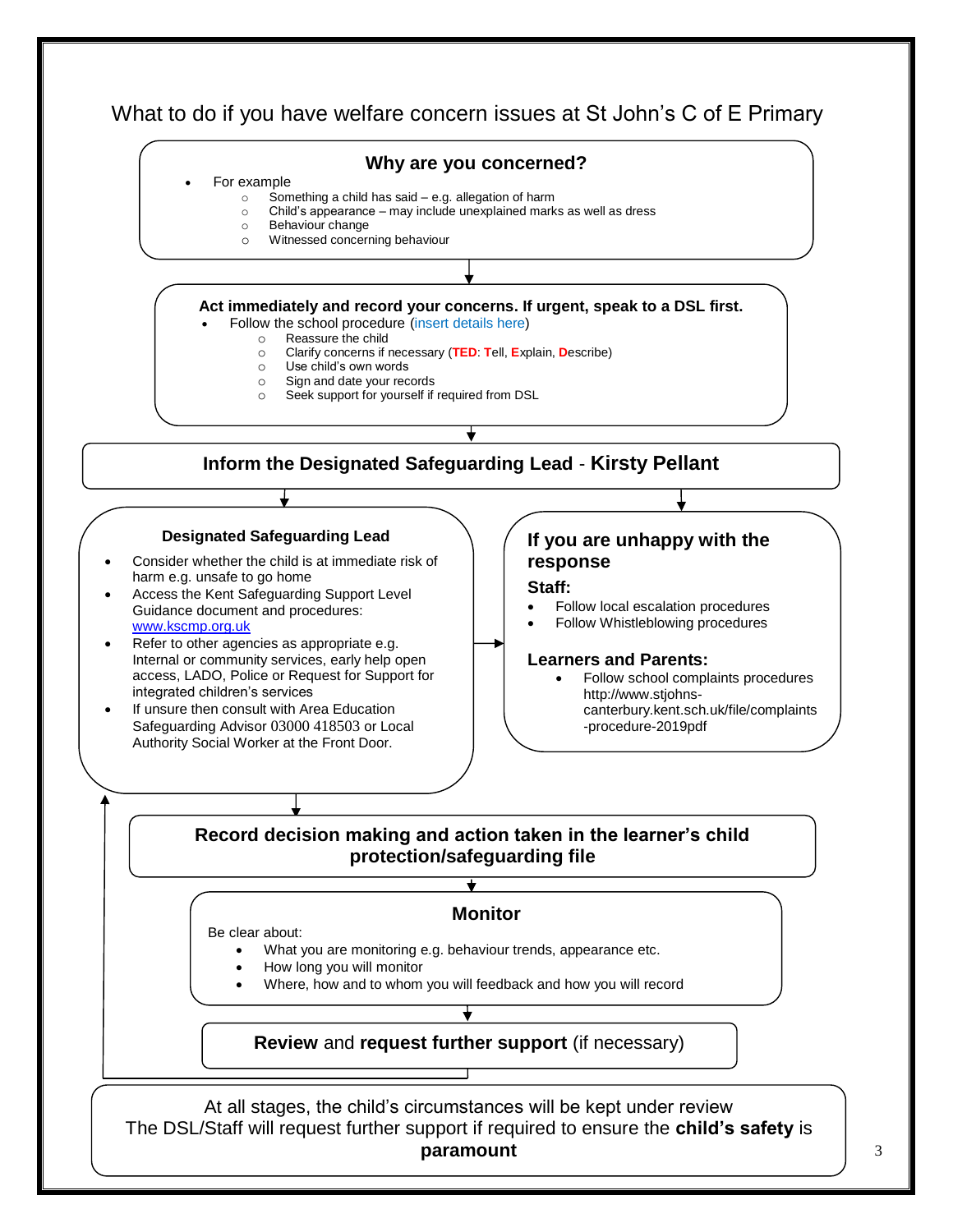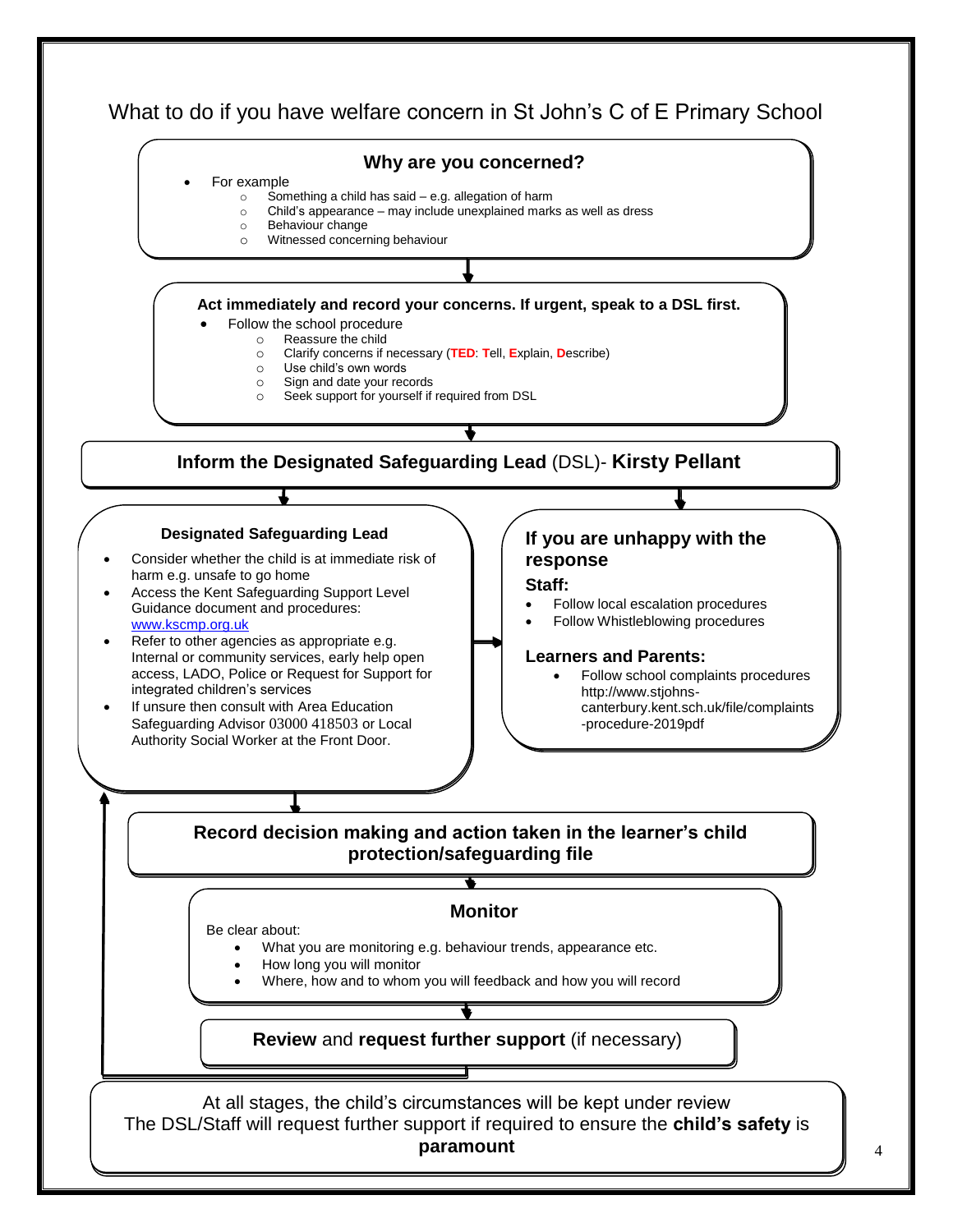# **1. Child Focused Approach to Safeguarding**

# **1.1 Introduction**

- St John's C of E Primary School recognises our statutory responsibility to safeguard and promote the welfare of all children. Safeguarding is everybody's responsibility and all those directly connected (staff, volunteers, governors, leaders, parents, families, and learners) are an important part of the wider safeguarding system for children and have an essential role to play in making this community safe and secure.
- St John's C of E Primary School believes that the best interests of children always come first. All children (defined as those up to the age of 18) have a right to be heard and to have their wishes and feelings taken into account and all children regardless of age, gender, ability, culture, race, language, religion or sexual identity, have equal rights to protection.
- Staff working with children at St John's C of E Primary School will maintain an attitude of 'it could happen here' where safeguarding is concerned. When concerned about the welfare of a child, staff will always act in the best interests of the child and if any member of our community has a safeguarding concern about any child or adult, they should act and act immediately.
- St John's C of E Primary School recognises the importance of providing an ethos and environment within school that will help children to be safe and to feel safe. In our school children are respected and are encouraged to talk openly. We will ensure children's wishes and feelings are taken into account when determining what safeguarding action to take and what services to provide.
- Our core safeguarding principles are:
	- o **Prevention**
		- positive, supportive, safe culture, curriculum and pastoral opportunities for children, safer recruitment procedures.
	- o **Protection**
		- following the agreed procedures, ensuring all staff are trained and supported to recognise and respond appropriately and sensitively to safeguarding concerns.
	- o **Support**
		- for all learners, parents and staff, and where appropriate specific interventions are required for those who may be at risk of harm.
	- o **Working with parents and other agencies**
		- to ensure timely, appropriate communications and actions are undertaken when safeguarding concerns arise.
- The procedures contained in this policy apply to all staff, including and governors, temporary or thirdparty agency staff and volunteers) and are consistent with those outlined within KCSIE 2021.

# **1.2 Policy Context**

- This policy is implemented in accordance with our compliance with the statutory guidance from the Department for Education, 'Keeping Children Safe in Education' 2021 (KCSIE) which requires individual schools and colleges to have an effective child protection policy.
- This policy has been developed in accordance with the principles established by the Children Acts 1989 and 2004 and related guidance. This includes but is not limited to:
	- o Keeping Children Safe in Education 2021 (KCSIE)
	- o Working Together to Safeguard Children 2018 (WTSC)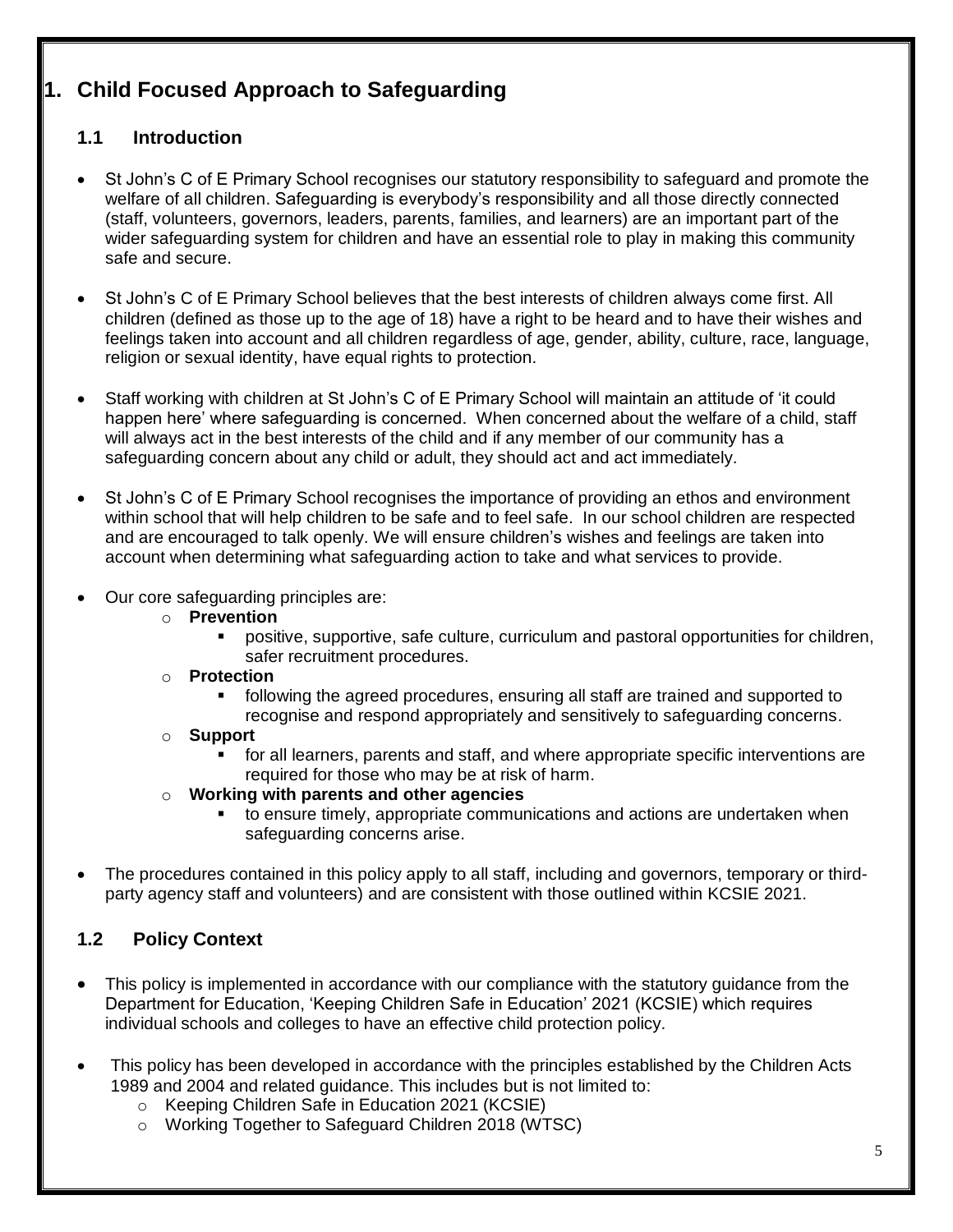- o Ofsted: Education Inspection Framework' 2021
- o Framework for the Assessment of Children in Need and their Families 2000
- o Kent and Medway Safeguarding Children Procedures
- o Early Years and Foundation Stage Framework 2021 (EYFS)
- o The Education Act 2002
- o Education and Inspections Act 2006
- o The Education (Independent School Standards) Regulations 2014
- o The Non-Maintained Special Schools (England) Regulations 2015
- Section 175 of the Education Act 2002 requires school governing bodies, local education authorities and further education institutions to make arrangements to safeguard and promote the welfare of all children who are pupils at a school, or who are students under 18 years of age. Such arrangements will have to have regard to any guidance issued by the Secretary of State.
- St John's C of E Primary School is currently operating in response to coronavirus (Covid-19), however, our safeguarding principles, remain the same. We will continue to follow government guidance and will amend this policy and our approaches, as necessary.
	- $\circ$  As a result of the Covid-19 pandemic some members of our community may have been exposed to a range of adversity and trauma including bereavement, anxiety and in some cases increased welfare and safeguarding risks. We will work with local services, such as health and the local authority, to ensure necessary support is in place.

### **1.3 Definition of Safeguarding**

- In line with KCSIE 2021, safeguarding and promoting the welfare of children is defined for the purposes of this policy as:
	- o protecting children from maltreatment
	- $\circ$  preventing impairment of children's mental and physical health or development
	- $\circ$  ensuring that children grow up in circumstances consistent with the provision of safe and effective care, and
	- o taking action to enable all children to have the best outcomes.
- The school acknowledges that safeguarding includes a wide range of specific issues including (but not limited to):
	- o Abuse and neglect
	- o Bullying, including cyberbullying
	- o Children with family members in prison
	- o Children Missing Education (CME)
	- o Child missing from home or care
	- o Child Sexual Exploitation (CSE)
	- o Child Criminal Exploitation (CCE)
	- o Contextual safeguarding (risks outside the family home)
	- o County lines and gangs
	- o Domestic abuse
	- o Drugs and alcohol misuse
	- o Fabricated or induced illness
	- o Faith abuse
	- o Gender based abuse and violence against women and girls
	- o Hate
	- o Homelessness
	- o Human trafficking and modern slavery
	- o Mental health
	- o Nude or semi-nude image sharing, aka youth produced/involved sexual imagery or "Sexting"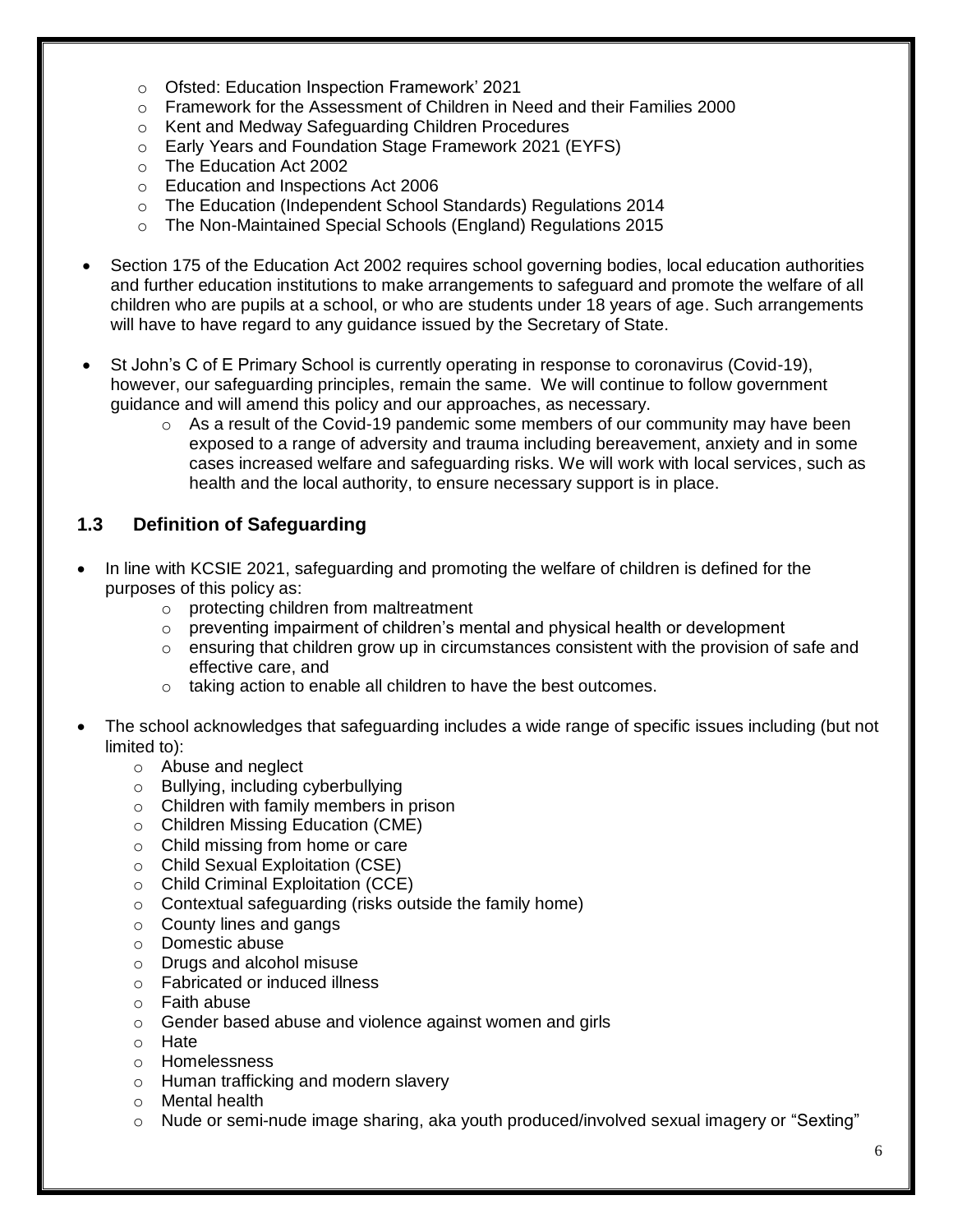- o Online safety
- o Peer on peer abuse
- o Preventing radicalisation and extremism
- o Private fostering
- o Relationship abuse
- o Serious violence
- o Sexual violence and sexual harassment
- o So-called 'honour-based' abuse, including Female Genital Mutilation (FGM) and forced marriage
- o Upskirting

(Also see Part One and Annex B within 'Keeping Children Safe in Education' 2021)

#### **1.4 Related Safeguarding Policies**

- This policy is one of a series in our school integrated safeguarding portfolio and should be read and adhered to in conjunction with the policies as listed below:
	- o Behaviour policy
	- o Code of conduct
	- o Online safety
	- o Anti-bullying
	- o Data protection and information sharing
	- o Image use
	- o Relationship and Sex Education (RSE)
	- o Personal and intimate care
	- o Health and safety, including plans for school reopening
	- o Attendance
	- o Risk assessments (e.g. school trips, use of technology, school re-opening)
	- o First aid and accidents
	- o Managing allegations against staff
	- o Staff behaviour policy/code of conduct, including Acceptable Use of Technology Policies (AUP)
	- o Safer recruitment
	- o Whistleblowing

#### **1.5 Policy Compliance, Monitoring and Review**

- St John's C of E Primary School will review this policy at least annually (as a minimum) and will update it as needed, so that it is kept up to date with safeguarding issues as they emerge and evolve, including lessons learnt. The policy will also be revised following any national or local updates, significant local or national safeguarding events and/or learning, and/or any changes to our own procedures.
- All staff (including temporary staff and volunteers) will be provided with a copy of this policy via email and Part One and/or Annex A of KCSIE 2021 as appropriate. All policies can be found in the school office.
	- Parents/carers can obtain a copy of the school Child Protection Policy and other related policies on request. Additionally, our policies can be viewed via the school website: https://www.stjohnscanterbury.kent.sch.uk/policies
- The policy forms part of our school development plan and will be reviewed annually by the governing body/leadership that has responsibility for oversight of safeguarding and child protection systems.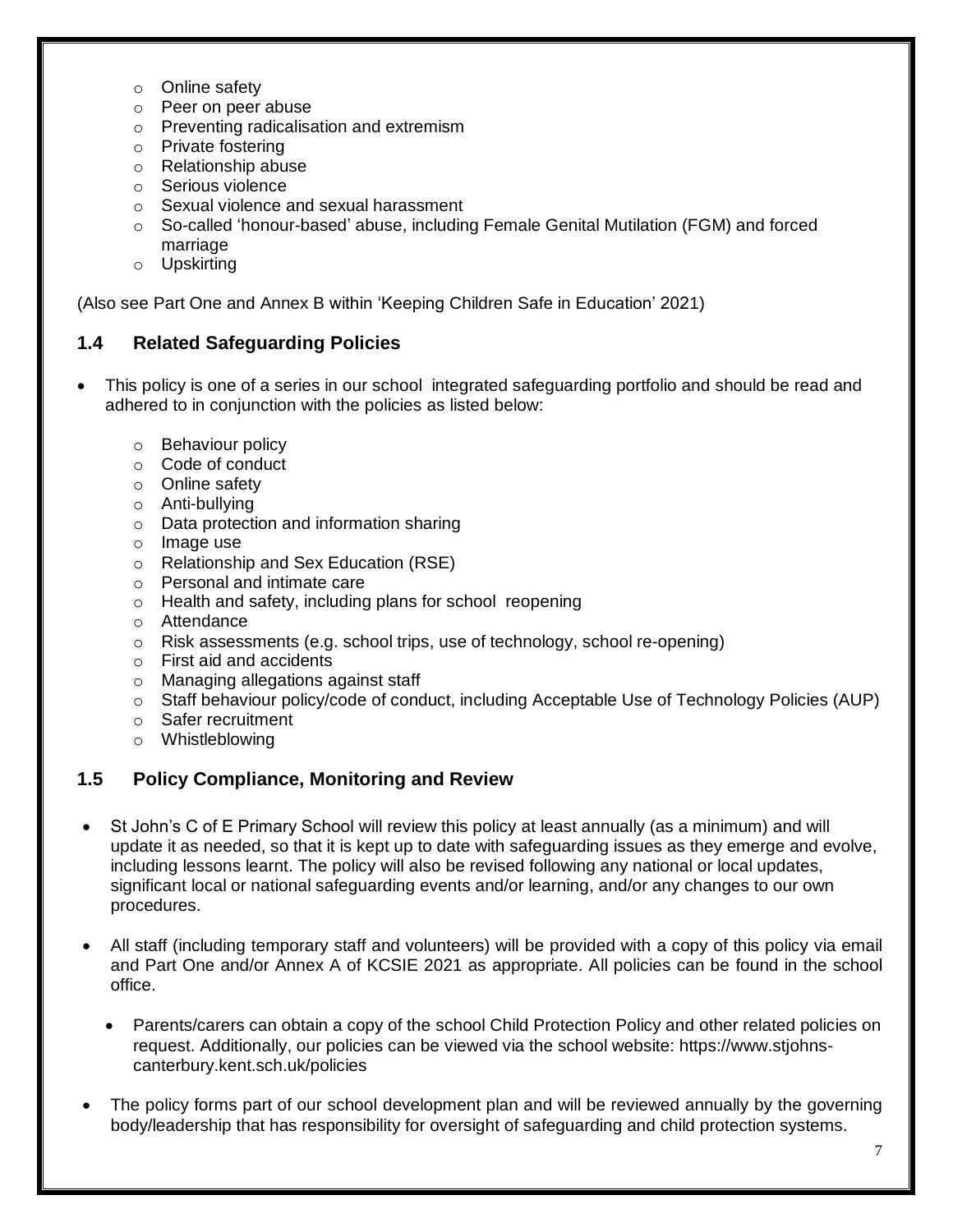The Designated Safeguarding Lead and Acting HeadTeacher will ensure regular reporting on safeguarding activity and systems to the governing body. The governing body will not receive details of individual learner situations or identifying features of families as part of their oversight responsibility.

# **2. Key Responsibilities**

# **2.1 Governance and Leadership**

- The governing body and leadership team have a strategic responsibility for our safeguarding arrangements and will comply with their duties under legislation.
- The governing body have regard to the KCSIE 2021 guidance and will ensure our policies, procedures and training is effective and complies with the law at all times.
- Our school has a nominated governor for safeguarding. The nominated governor will support the DSL and have oversight in ensuring that the school has an effective policy which interlinks with other related policies that locally agreed procedures are in place and being followed, and that the policies are reviewed at least annually and when required.
- The governing body and leadership team will ensure that the DSL is supported in their role and is provided with sufficient time so they can provide appropriate support to staff and children regarding any safeguarding and welfare concerns.
- The Acting HeadTeacher will ensure that our child protection and safeguarding policies and procedures adopted by the governing body, are understood, and followed by all staff.

# **2.2 Designated Safeguarding Lead (DSL)**

- The school has appointed Kirsty Pellant Head of Inclusion & Welfare and Lesley Ogle Acting HeadTeacher, as members of the senior leadership team as the Designated Safeguarding Leads (DSL).
- The DSL has overall responsibility for the day-to-day oversight of safeguarding and child protection systems (including online safety) in school. Whilst the activities of the DSL may be delegated to the deputies, the ultimate lead responsibility for safeguarding and child protection remains with the DSL and this responsibility will not be delegated.
- The school has also appointed Deputy DSLs who will have delegated responsibilities and act in the DSLs absence.
	- o Kirsty Minnett SENDCo, Veronica Pellant Family Liaison Officer, Bev Johnson Office Manager and PA to Acting HeadTeacher, Elena Garrett – Attendance and Office administrator, Tasha Gillett – Assistant HeadTeacher, Kylie Hodge – Assistant HeadTeacher, Joe Christmas – After School Club Leader.
- It is the role of the DSL to carry out their functions as identified in Annex C of KCISE 2021. This includes but is not limited to:
	- $\circ$  Acting as the central contact point for all staff to discuss any safeguarding concerns
	- o Maintaining a confidential recording system for safeguarding and child protection concerns
	- o Coordinating safeguarding action for individual children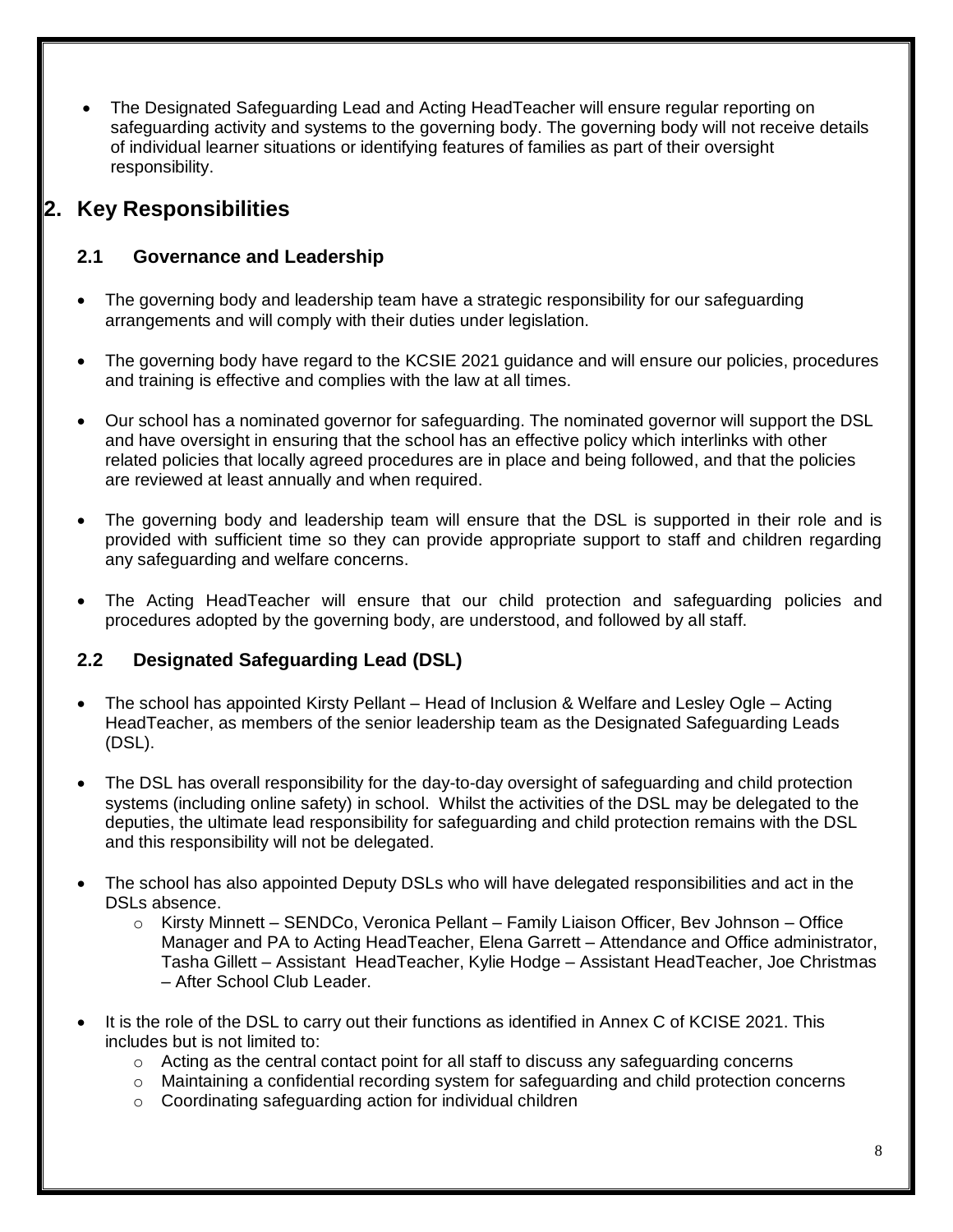- When supporting children with a social worker or looked after children the DSL should have the details of the child's social worker and the name of the virtual school head in the authority that looks after the child (with the DSL liaising closely with the designated teacher)
- $\circ$  Liaising with other agencies and professionals in line with KCSIE 2021 and WTSC 2018
- $\circ$  Ensuring that locally established procedures as put in place by the three safeguarding partners as part of the Kent Safeguarding Children Multi-Agency Partnership procedures (KSCMP), including referrals, are followed, as necessary.
- $\circ$  Representing, or ensure the school is appropriately represented at multi-agency safeguarding meetings (including child protection conferences)
- $\circ$  Managing and monitoring the school role in any multi-agency plan for a child.
- $\circ$  Being available during term time (during school hours) for staff in the school to discuss any safeguarding concerns.
- $\circ$  Helping promote educational outcomes by sharing the information about the welfare, safeguarding and child protection issues that children, including children with a social worker, are experiencing, or have experienced, with teachers and school leadership staff.
- o Ensuring adequate and appropriate DSL cover arrangements in response to any closures and out of hours and/or out of term activities.
- $\circ$  Ensuring all staff access appropriate safeguarding training and relevant updates in line with the recommendations within KCSIE.
- The DSL will undergo appropriate and specific training to provide them with the knowledge and skills required to carry out their role. Deputy DSLs will be trained to the same standard as the DSL. The DSLs training will be updated formally at least every two years, but their knowledge and skills will be updated through a variety of methods at regular intervals and at least annually.

## **2.3 Members of Staff**

- All members of staff have a responsibility to:
	- o Provide a safe environment in which children can learn.
	- $\circ$  Be aware of the indicators of abuse and neglect so that they can identify cases of children who may need help or protection.
	- $\circ$  Know what to do if a child tells them that he or she is being abused or neglected and understand the impact abuse and neglect can have upon a child.
	- $\circ$  Be able to identify and act upon indicators that children are, or at risk of developing mental health issues.
	- o Be prepared to identify children who may benefit from early help.
	- o Understand the early help process and their role in it.
	- o Understand the schools safeguarding policies and systems.
	- o Undertake regular and appropriate training which is regularly updated.
	- $\circ$  Be aware of the local process of making referrals to children's social care and statutory assessment under the Children Act 1989.
	- o Know how to maintain an appropriate level of confidentiality.
	- $\circ$  Reassure children who report concerns that they are being taken seriously and that they will be supported and kept safe.

# **2.4 Children and Young People**

- Children and young people (learners) have a right to:
	- $\circ$  Feel safe, be listened to, and have their wishes and feelings taken into account.
	- $\circ$  Confidently report abuse, knowing their concerns will be treated seriously, and knowing they can safely express their views and give feedback.
	- o Contribute to the development of school safeguarding policies.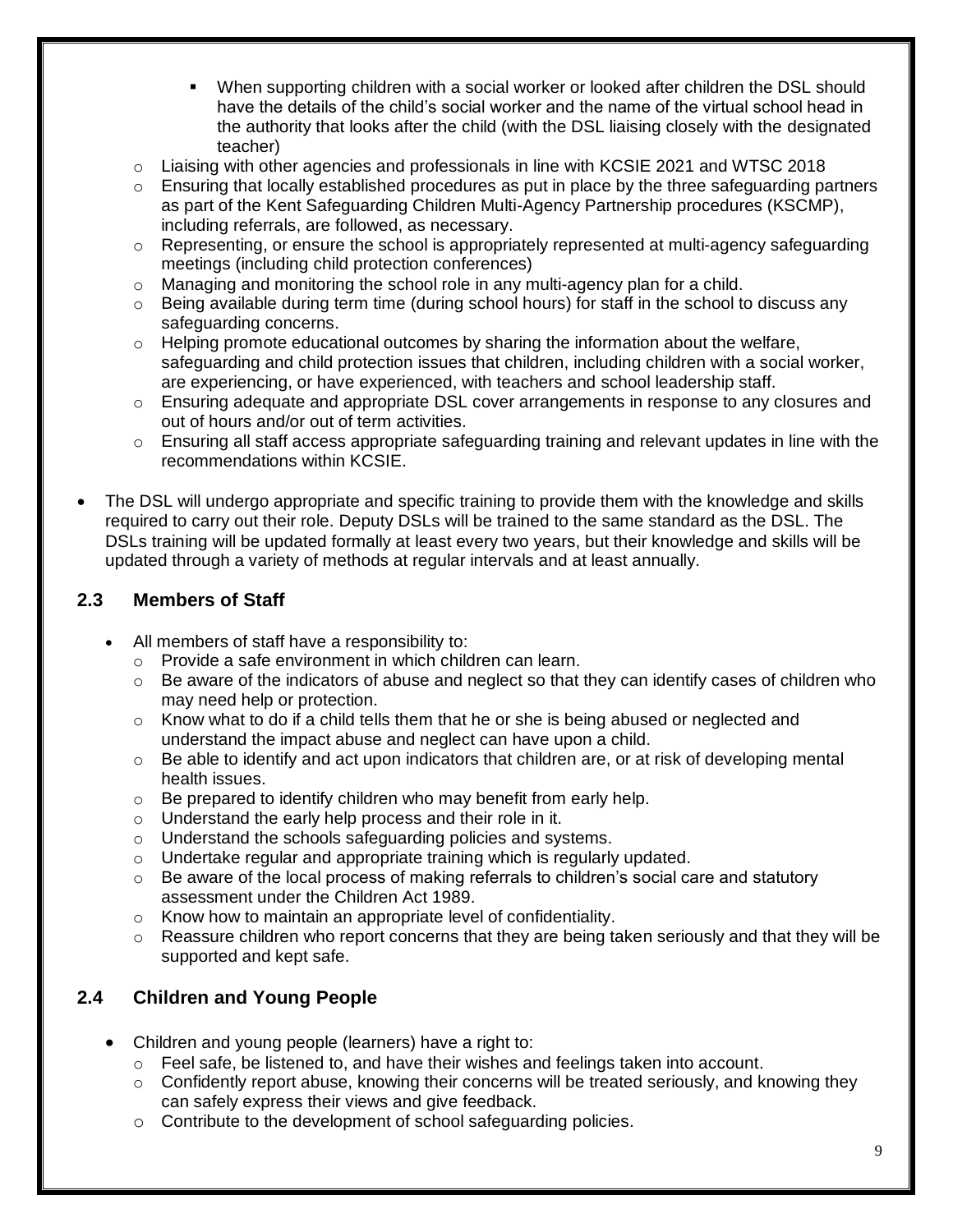- o Receive help from a trusted adult.
- o Learn how to keep themselves safe, including online.

# **2.5 Parents and Carers**

- Parents/carers have a responsibility to:
	- o Understand and adhere the relevant school policies and procedures.
	- $\circ$  Talk to their children about safeguarding issues with their children and support the school in their safeguarding approaches.
	- $\circ$  Identify behaviours which could indicate that their child is at risk of harm including online.
	- o Seek help and support from the school or other agencies.

# **3. Child Protection Procedures**

## **3.1 Recognising Indicators of Abuse and Neglect**

- All staff are made aware of the definitions and indicators of abuse and neglect as identified by Working Together to Safeguard Children (2018) and Keeping Children Safe in Education 2021. This is outlined locally within the [Kent Support Levels Guidance.](https://www.kscmp.org.uk/guidance/kent-support-levels-guidance)
- St John's C of E Primary School recognise that when assessing whether a child may be suffering actual or potential harm there are four categories of abuse:
	- Physical abuse
	- **Sexual abuse**
	- **Emotional abuse**
	- **Neglect**
	- For further information see Appendix 1.
- St John's C of E Primary School recognises that concerns may arise in many different contexts and can vary greatly in terms of their nature and seriousness. The indicators of child abuse and neglect can vary from child to child. Children develop and mature at different rates, so what appears to be worrying behaviour for a younger child might be normal for an older child. It is important to recognise that indicators of abuse and neglect do not automatically mean a child is being abused however all concerns should be taken seriously and will be explored by the DSL on a case-by-case basis.
- St John's C of E Primary School recognises abuse, neglect, and safeguarding issues are rarely standalone events and cannot always be covered by one definition or one label alone. In many cases, multiple issues will overlap with one another, therefore staff will always be vigilant and always raise concerns with a DSL.
- Parental behaviors can indicate child abuse or neglect, so staff will be alert to parent-child interactions or concerning parental behaviours; this could include parents who are under the influence of drugs or alcohol or if there is a sudden change in their mental health.
- Children may report abuse happening to themselves, their peers or their family members. All reports made by children to staff will be taken seriously and will be responded to in line with this policy.
- Safeguarding incidents and/or behaviours can be associated with factors and risks outside the School. Children can be at risk of abuse or exploitation in situations outside their families; extrafamilial harms take a variety of different forms and children can be vulnerable to multiple harms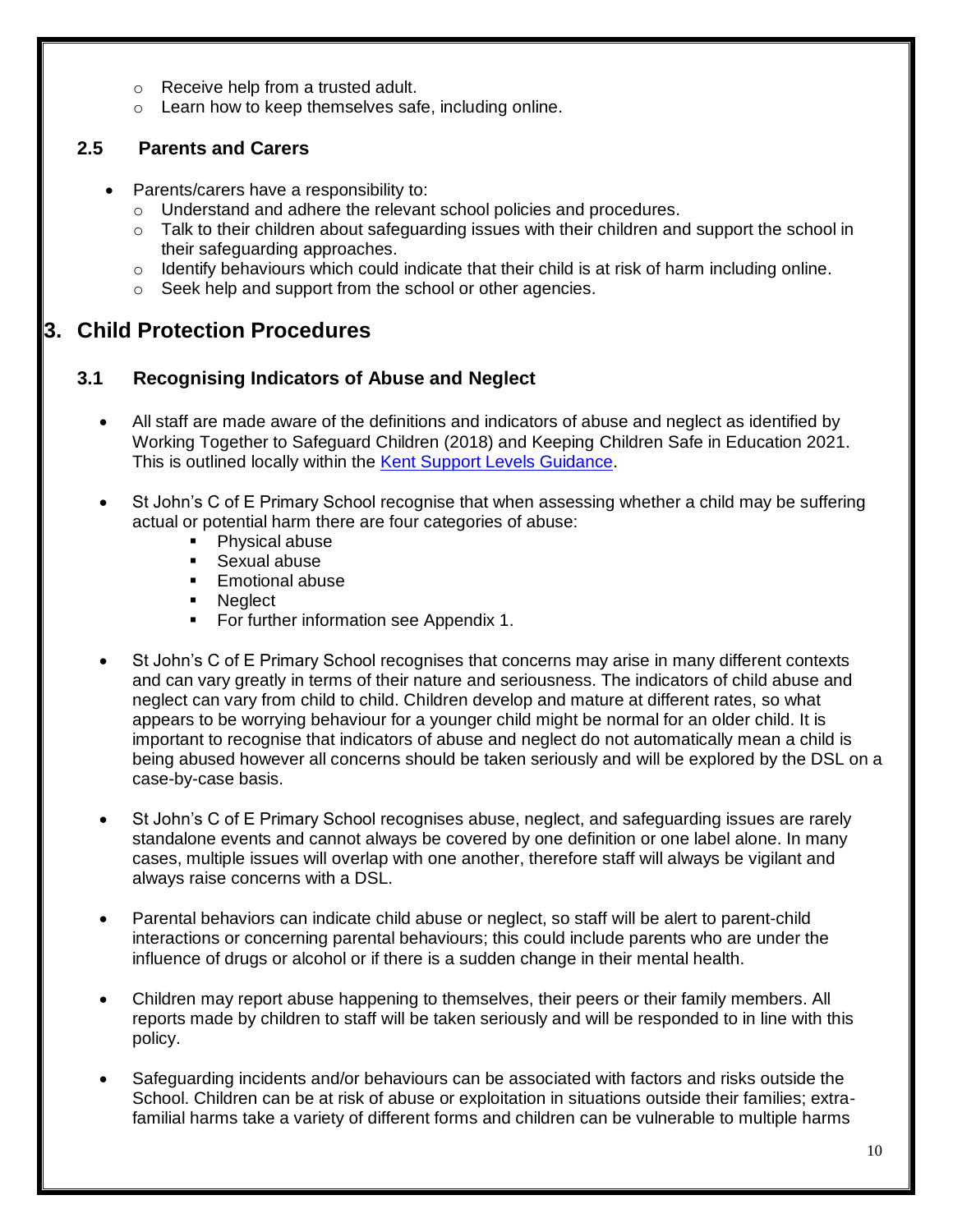including (but not limited to) sexual exploitation, criminal exploitation, sexual abuse, serious youth violence and county lines.

- Technology can be a significant component in many safeguarding and wellbeing issues. Children are at risk of abuse online as well as face to face and in many cases, abuse will take place concurrently via online channels and in daily life. Children can also abuse their peers online.
- By understanding the indicators or abuse and neglect, we can respond to problems as early as possible and provide the right support and services for the child and their family.
- All members of staff are expected to be aware of and follow this approach if they are concerned about a child:

![](_page_11_Figure_4.jpeg)

['What to do if you are worried a child is being abused'](https://www.gov.uk/government/publications/what-to-do-if-youre-worried-a-child-is-being-abused--2) 2015

- In all cases, if staff are unsure, they will always speak to the DSL (or deputy).
- St John's C of E Primary School recognises that some children have additional or complex needs and may require access to intensive or specialist services to support them.
- If deemed necessary by the Acting HeadTeacher or by staff authorised by the Acting HeadTeacher following a concern about a child's safety or welfare, the searching and screening of children and confiscation of any items, including electronic devices, will be managed in line with the school 'Searching, Screening and Confiscation' policy and behaviour policy, which is informed by the DfE '[Searching, screening and confiscation at school'](https://www.gov.uk/government/publications/searching-screening-and-confiscation) guidance.

## **3.2 Responding to Child Protection Concerns**

- If staff are made aware of a child protection concern, they are expected to:
	- o Listen carefully to the concern and be non-judgmental.
	- o only use open questions to clarify information where necessary, e.g. who, what, where, when or Tell, Explain, Describe (TED).
	- $\circ$  not promise confidentiality as concerns will have to be shared further, for example, with the DSL and potentially Integrated Children's Services.
	- o be clear about boundaries and how the report will be progressed.
	- $\circ$  Record the concern in line with school record keeping requirements.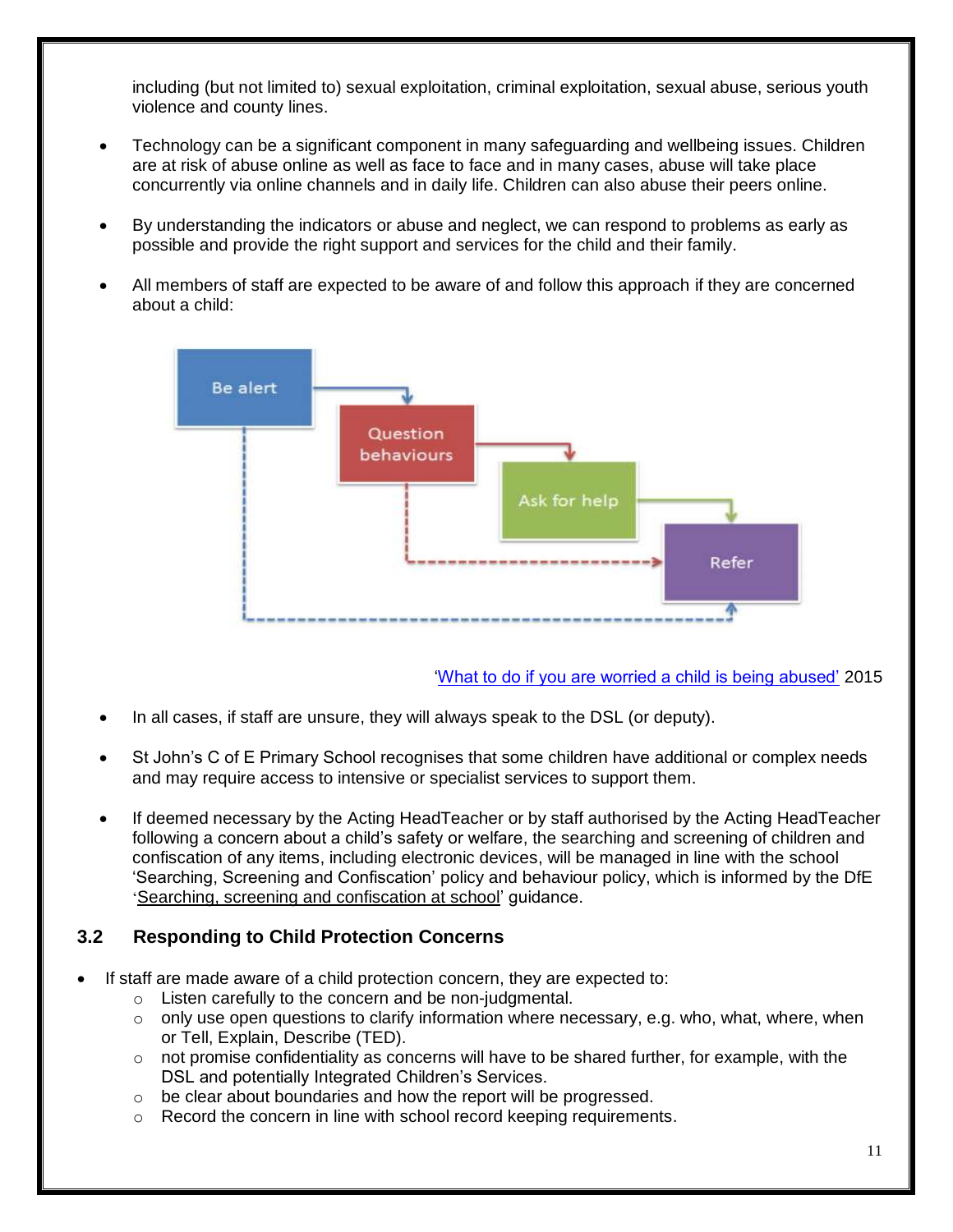- $\circ$  inform the DSL (or deputy), as soon as practically possible.
- The DSL or a deputy should always be available to discuss safeguarding concerns. If in exceptional circumstances, a DSL is not available, this should not delay appropriate action being taken. Staff should speak to a member of the senior leadership team and/or take advice from Education Safeguarding Service or via consultation with a social worker from the Front Door. In these circumstances, any action taken will be shared with a DSL as soon as is practically possible.
- St John's C of E Primary School will respond to concerns in line with the Kent Safeguarding Children Multi-Agency Partnership procedures (KSCMP).
	- $\circ$  The full KSCMP procedures and additional guidance relating to reporting concerns and specific safeguarding issues can be found on their website: [www.kscmp.org.uk](http://www.kscmp.org.uk/)
	- o Specific information and guidance to follow with regards to accessing Early Help and Preventative Services and/or Children's Social Work Services as part of Integrated Children's Services (ICS) in Kent can be found here: [www.kelsi.org.uk/support-for-children-and-young](http://www.kelsi.org.uk/support-for-children-and-young-people/integrated-childrens-services)[people/integrated-childrens-services](http://www.kelsi.org.uk/support-for-children-and-young-people/integrated-childrens-services)
- Where a child is suffering, or is likely to suffer from harm, or is in immediate danger, a 'request for support' will be made immediately to Integrated Children's Services (via the 'Front Door') and/or the police, in line with KSCMP procedures.
	- $\circ$  St John's C of E Primary School recognise that in situations where there are immediate child protection concerns for a child as identified in line with Support Level Guidance, it is NOT to investigate as a single agency, but to act in line with KSCMP guidance which may involve multi-agency decision making**.**
	- o The DSL may seek advice or guidance from their Area Education Safeguarding Advisor from the Education Safeguarding Service before deciding next steps.
	- $\circ$  They may also seek advice or quidance from a social worker at the Front Door service who are the first point of contact for Integrated Children's Services (ICS).
- In the event of a request for support to the Front Door being necessary, parents/carers will be informed and consent to this will be sought by the DSL in line with guidance provided by KSCMP and ICS. Parents/carers will be informed of this, unless there is a valid reason not to do so, for example, if to do so would put a child at risk of harm or would undermine a criminal investigation.
- All staff are aware of the process for making request for support referrals for statutory assessments under the Children Act 1989, along with the role they might be expected to play in such assessments.
- Where is it is identified a child may benefit from Early Help support (as provided by ICS) , the DSL (or deputy) will generally lead as appropriate and make a request for support via the Front Door.
	- $\circ$  The DSL will keep all early help cases under constant review and consideration will be given to escalating concerns to the Front Door or seeking advice via the Education Safeguarding Service if the situation does not appear to be improving or is getting worse.
- If, after a request for support or any other planned external intervention, a child's situation does not appear to be improving or there is a concern regarding decisions made, the DSL will consider following [KSCMP escalation procedures](https://www.proceduresonline.com/kentandmedway/chapters/p_resolution.html) to ensure their concerns have been addressed and, most importantly, that the child's situation improves. DSLs may request support with this via the Education Safeguarding Service.
- St John's C of E Primary School is an [Operation Encompass School.](https://www.operationencompass.org/) This means we work in partnership with Kent Police to provide support to children experiencing domestic abuse.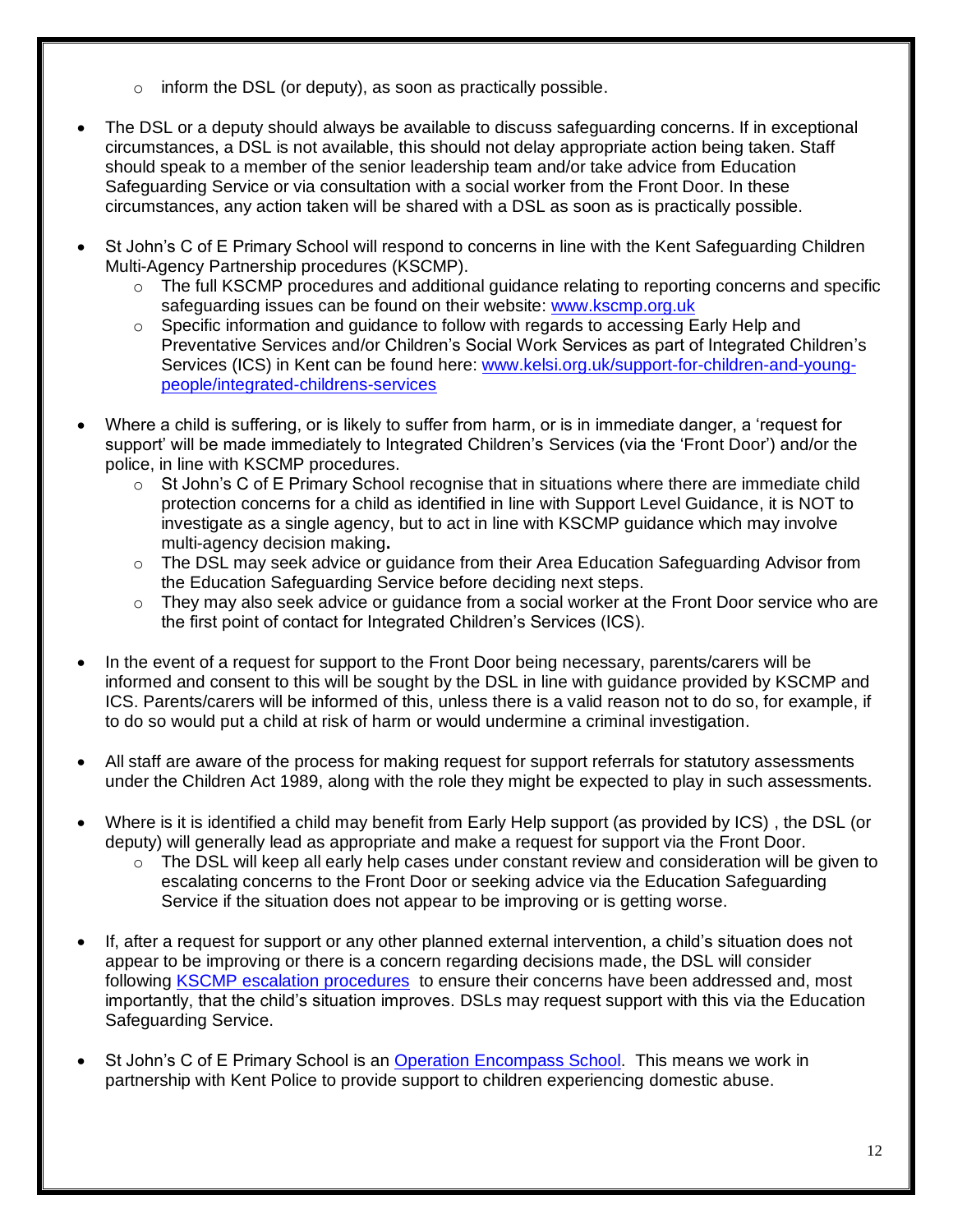# **3.3 Recording Concerns**

- All safeguarding concerns, discussions and decisions, and reasons for those decisions, will be recorded in writing on the school safeguarding concern form system and passed without delay to the DSL. This needs to be handed to the DSL on site.
- Safeguarding concern forms are kept **in school in the staff room**
- Records will be completed as soon as possible after the incident/event, using the child's words and will be signed and dated by the member of staff. Child protection records will record facts and not personal opinions. A body map will be completed if injuries have been observed.
- If there is an immediate safeguarding concern the member of staff will consult with a DSL before completing the form as reporting urgent concerns takes priority.
- If members of staff are in any doubt about recording requirements, they will discuss their concerns with the DSL.
- Child protection records will include a clear and comprehensive summary of the concern, details of how the concern was followed up and resolved and details regarding any action taken, decisions reached and the outcome.
- Child protection records will be kept confidential and stored securely. Child protection records will be kept for individual children and will be maintained separately from all other records relating to the child in the school. Child protection records are kept in accordance with data protection legislation and are retained centrally and securely by the DSL.
- All child protection records will be transferred in accordance with data protection legislation to the child's subsequent school, under confidential and separate cover as soon as possible. Child Protection files will be transferred securely to the new DSL, separately to the child's main file, and a confirmation of receipt will be obtained.
- In addition to the child protection file, the DSL will also consider if it would be appropriate to share any information with the DSL at the new school or college in advance of a child leaving, for example, information that would allow the new school or college to continue to provide support.
- Where the school receives child protection files, the DSL will ensure key staff such as the special will be made aware of relevant information as required.

## **3.4 Multi-Agency Working**

- St John's C of E Primary School recognises and is committed to its responsibility to work within the KSCMP multi-agency safeguarding arrangements. The leadership team and DSL will work to establish strong and co-operative local relationships with professionals in other agencies in line with statutory guidance.
- St John's C of E Primary School recognises the importance of multi-agency working and is committed to working alongside partner agencies to provide a coordinated response to promote children's welfare and protect them from harm. This includes contributing to KSCMP processes as required, such as, participation in relevant safeguarding multi-agency plans and meetings, including Child Protection Conferences, Core Groups, Strategy Meetings, Child in Need meetings or other early help multiagency meetings.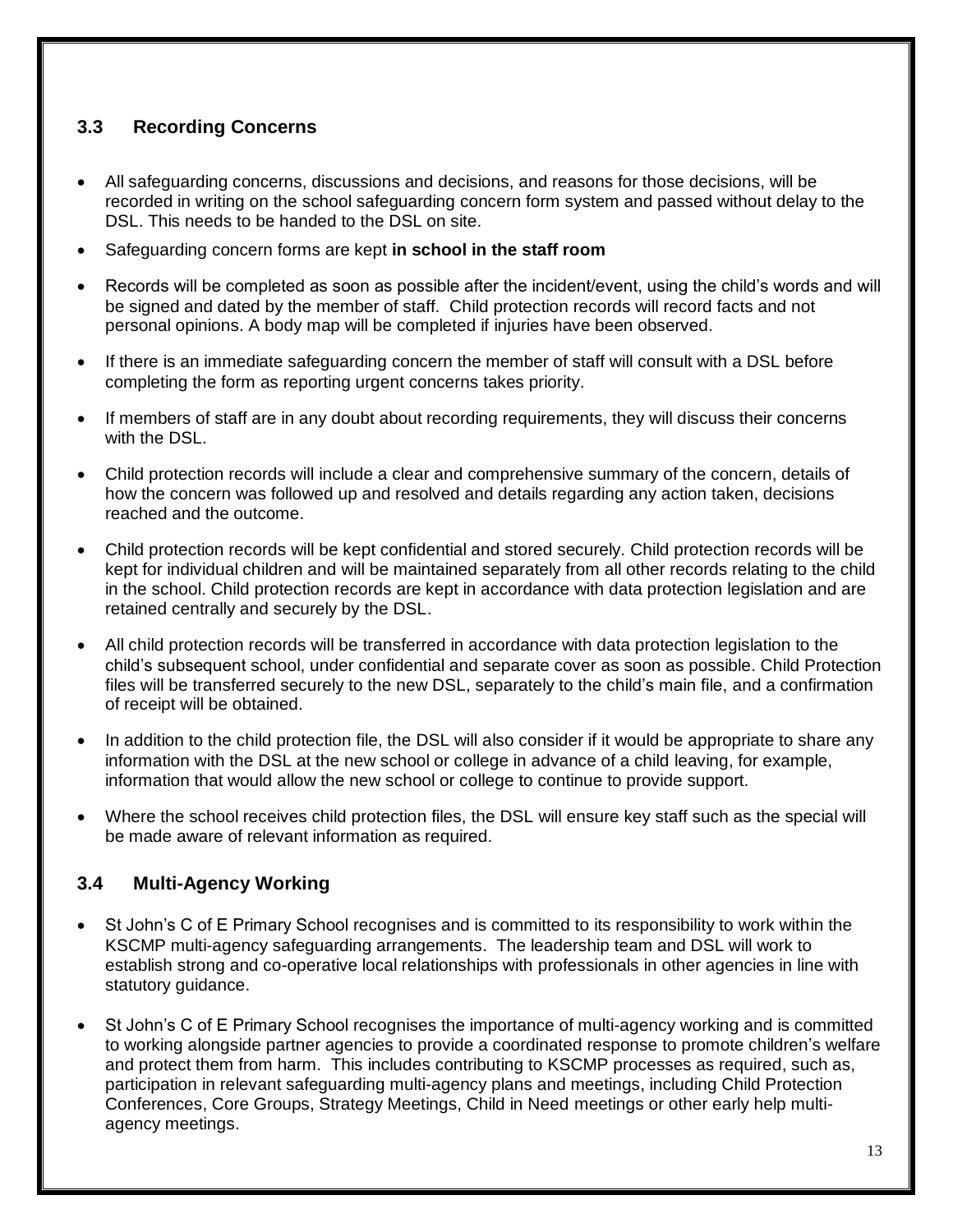# **3.5 Confidentiality and Information Sharing**

- St John's C of E Primary School recognises our duty and powers to hold, use and share relevant information with appropriate agencies in matters relating to child protection at the earliest opportunity as per statutory guidance outlined within KCSIE 2021.
- St John's C of E Primary School has an appropriately trained Data Protection Officer (DPO) as required by the General Data Protection Regulations (GDPR) to ensure that our school is complaint with all matters relating to confidentiality and information sharing requirements.
- The Data Protection Act 2018 and GDPR do not prevent the sharing of information for the purposes of keeping children safe. Fears about sharing information must not be allowed to stand in the way of the need to safeguard and promote the welfare and protect the safety of children (KCSIE 2021). DfE [''Information sharing advice for safeguarding practitioners''](https://www.gov.uk/government/publications/safeguarding-practitioners-information-sharing-advice) (2018) provides further detail.
- The Acting HeadTeacher and DSL will disclose relevant safeguarding information about a learner with staff on a 'need to know' basis.
- All members of staff must be aware that whilst they have duties to keep information confidential, in line with our confidentiality policy, they also have a professional responsibility to be proactive in sharing information as early as possible to help identify, assess, and respond to risks or concerns about the safety and welfare of children; this may include sharing information with the DSL and with other agencies as appropriate. All staff are aware they cannot promise confidentiality in situations which might compromise a child's safety or wellbeing.

# **3.6 Complaints**

- All members of the school community should feel able to raise or report any concerns about children's safety or potential failures in the school safeguarding regime. The school has a complaints procedure available to parents, learners and members of staff and visitors who wish to report concerns or complaints. This can be found on the school website, or by request from the office.
- Whilst we encourage members of our community to report concerns and complaints directly to us, we recognise this may not always be possible. Children, young people, and adults who have experienced abuse at school can contact the NSPCC 'Report Abuse in Education' helpline on [0800 136 663](tel:0800%20136%20663) or via email: [help@nspcc.org.uk](mailto:help@nspcc.org.uk)
- Staff can also access the NSPCC whistleblowing helpline if they do not feel able to raise concerns regarding child protection failures internally.
	- $\circ$  Staff can call 0800 028 0285 (8:00 AM to 8:00 PM Monday to Friday) or email [help@nspcc.org.uk.](mailto:help@nspcc.org.uk)
- The leadership team at St John's C of E Primary School will take all concerns reported to the school seriously and all complaints will be considered and responded to in line with the relevant and appropriate process.
	- o Anything that constitutes an allegation against a member of staff or volunteer will be dealt with in line with section 8 of this policy.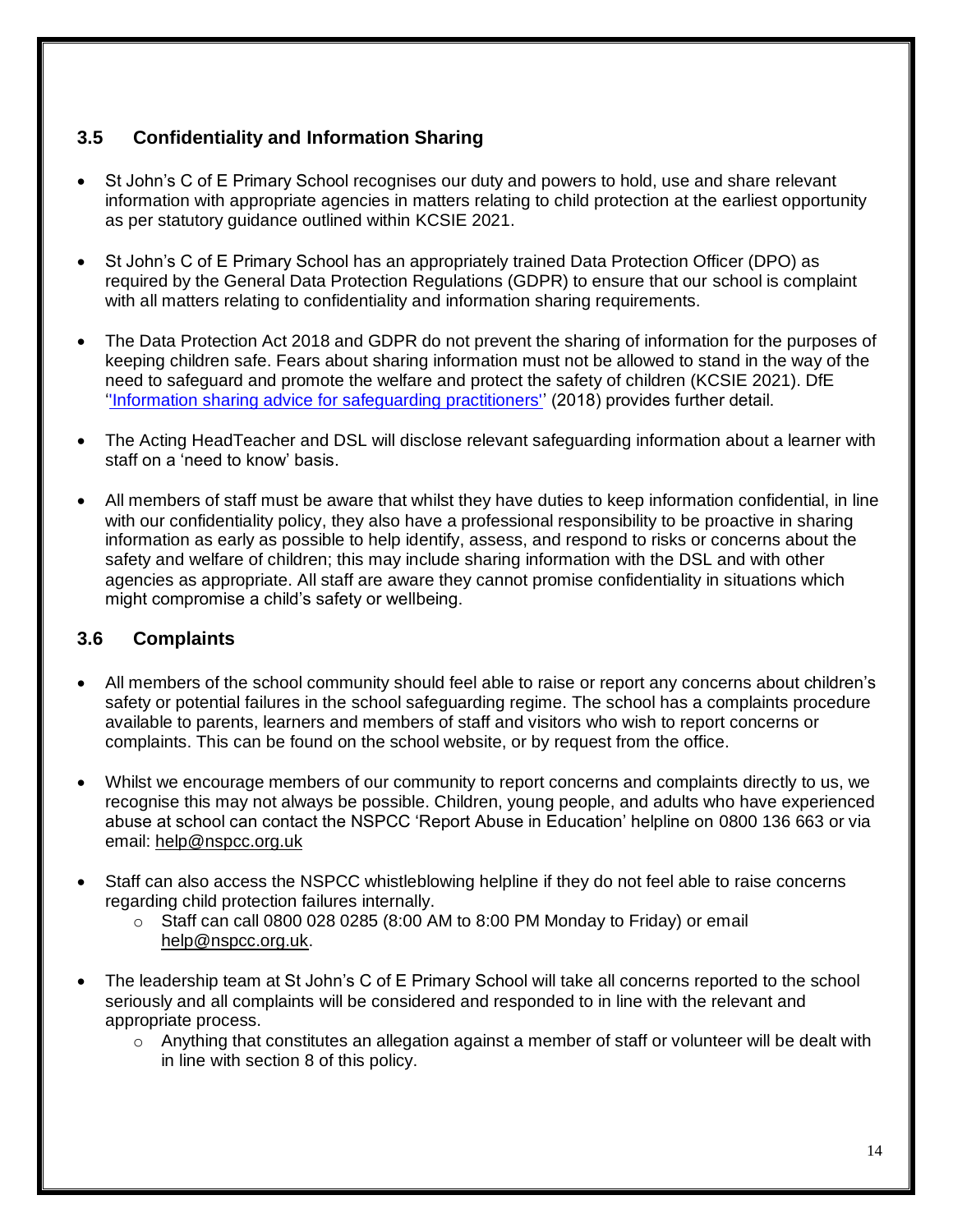# **4. Specific Safeguarding Issues**

- St John's C of E Primary School is aware of a range of specific safeguarding issues and situations that can put children at greater risk of harm. In addition to Part One, DSLs, school leaders and staff who work directly with children will read annex B of KCSIE 2021 which contains important additional information about specific forms of abuse and safeguarding issues.
- Where staff are unsure how to respond to specific safeguarding issues, they should follow the processes as identified in part 3 of this policy and speak with the DSL or a deputy.

## **4.1 Peer on Peer Abuse**

- All members of staff at St John's C of E Primary School recognise that children are capable of abusing their peers, and that it can happen both inside and outside of school and online.
- St John's C of E Primary School recognises that peer on peer abuse can take many forms, including but not limited to:
	- o Bullying, including cyberbullying, prejudice-based and discriminatory bullying
	- o abuse in intimate personal relationships between peers
	- $\circ$  physical abuse which can include hitting, kicking, shaking, biting, hair pulling, or otherwise causing physical harm
	- o sexual violence and sexual harassment
	- $\circ$  consensual and non-consensual sharing of nudes and semi-nude images and/or videos (also known as sexting or youth produced sexual imagery)
	- $\circ$  causing someone to engage in sexual activity without consent, such as forcing someone to strip, touch themselves sexually, or to engage in sexual activity with a third party
	- $\circ$  upskirting (which is a criminal offence), which typically involves taking a picture under a person's clothing without their permission, with the intention of viewing their genitals or buttocks to obtain sexual gratification, or cause the victim humiliation, distress or alarm
	- o initiation/hazing type violence and rituals
- St John's C of E Primary School believes that abuse is abuse and it will never be tolerated or dismissed as "banter", "just having a laugh", "part of growing up" or "boys being boys" as this can lead to a culture of unacceptable behaviours and an unsafe environment for children.
- St John's C of E Primary School recognises that even if there are no reported cases of peer on peer abuse, such abuse is still likely to be taking place.
- All staff have a role to play in challenging inappropriate behaviours between peers. Staff recognise that that some peer on peer abuse issues may be affected by gender, age, ability and culture of those involved, i.e. for gender based abuse, girls are more likely to be victims and boys more likely to be perpetrators.
- Concerns about learner's behaviour, including peer on peer abuse taking place offsite will be responded to as part of a partnership approach with learners and parents/carers. Offsite behaviour concerns will be recorded and responded to in line with existing appropriate policies, for example antibullying, acceptable use, behaviour and child protection policies. **Section 89(5) of the Education and Inspections Act 2006 gives the Acting HeadTeacher a statutory power to discipline pupils for poor behaviour outside of the school premises e.g. when children are not under the lawful control or charge of a member of school staff, to such extent as is reasonable.**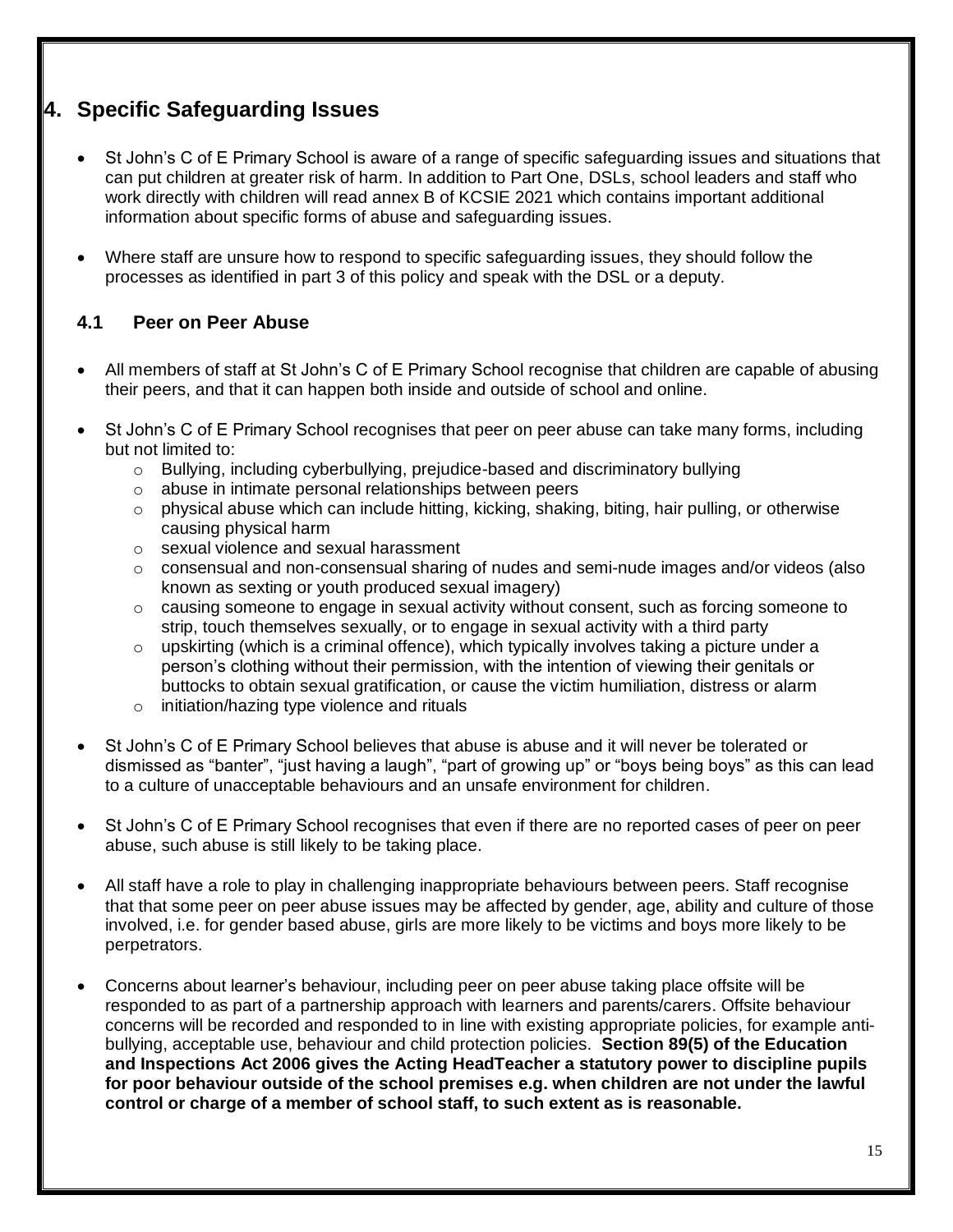- In order to minimise the risk of peer-on-peer abuse, St John's C of E Primary School will:
	- o **Implement a robust anti-bullying policy**
	- o **Providing an age/ability appropriate PSHE and RSE curriculum**
	- o **Ensure that St Johns C of E Primary school is restorative in its approach**
	- o **Provide a safe environment**
	- o **Provide an opportunity for all children to complete their 'helping hands' where children identify key adults they can share their worries or concerns to.**
- St John's C of E Primary School will enable children to feel confident enough to report abuse and know their concerns will be treated seriously. All allegations of peer on peer abuse will be reported to the DSL and will be recorded, investigated, and dealt with in line with associated school policies, including child protection, anti-bullying and behaviour. Learners who experience abuse will be offered appropriate support, regardless of where the abuse takes place.
- Alleged victims, perpetrators and any other child affected by peer on peer abuse will be supported by:
	- o **An investigation where all reports from all parties are taken seriously**
	- o **Where appropriate, restorative conversations will take place**
	- o **Appropriate pastoral support, this will include working with parents/carers, reviewing educational approaches, following procedures as identified in other policies e.g. the school anti-bullying, behaviour and child protection policy, and where necessary and appropriate, informing the police.**

#### **4.2 Child on Child Sexual Violence or Harassment**

- When responding to concerns relating to child on child sexual violence or harassment, St John's C of E Primary School will follow the guidance outlined in Part Five of KCSIE 2021 and the DfE ['Sexual](https://www.gov.uk/government/publications/sexual-violence-and-sexual-harassment-between-children-in-schools-and-colleges)  [Violence and Sexual Harassment between](https://www.gov.uk/government/publications/sexual-violence-and-sexual-harassment-between-children-in-schools-and-colleges) Children in Schools and Colleges' guidance.
- St John's C of E Primary School recognises sexual violence and sexual harassment can occur between two children of any age and sex. It can occur through a group of children sexually assaulting or sexually harassing a single child or group of children and can occur online and face to face (both physically and verbally). Sexual violence and sexual harassment is never acceptable.
- All victims of sexual violence or sexual harassment will be reassured that they are being taken seriously and that they will be supported and kept safe. A victim will never be given the impression that they are creating a problem by reporting sexual violence or sexual harassment or be made to feel ashamed for making a report.
- When there has been a report of sexual violence or harassment, the DSL will make an immediate risk and needs assessment which will be considered on a case-by-case basis which explores how best to support and protect the victim and the alleged perpetrator (and any other children involved/impacted).
	- $\circ$  The risk and needs assessment will be recorded and kept under review and will consider the victim (especially their protection and support), the alleged perpetrator, and all other children, adult students, **if appropriate** and staff and any actions that are required to protect them.
- Reports will initially be managed internally by the school and where necessary will be referred to Integrated Children's Services and/or the Police.
	- $\circ$  The decision making and required action taken will vary on a case by case basis, but will be informed by the wishes of the victim, the nature of the alleged incident (including whether a crime may have been committed), the ages and developmental stages of the children involved, any power imbalance, if the alleged incident is a one-off or a sustained pattern of abuse, if there are any ongoing risks to the victim, other children, adult students or school staff, and, any other related issues or wider context.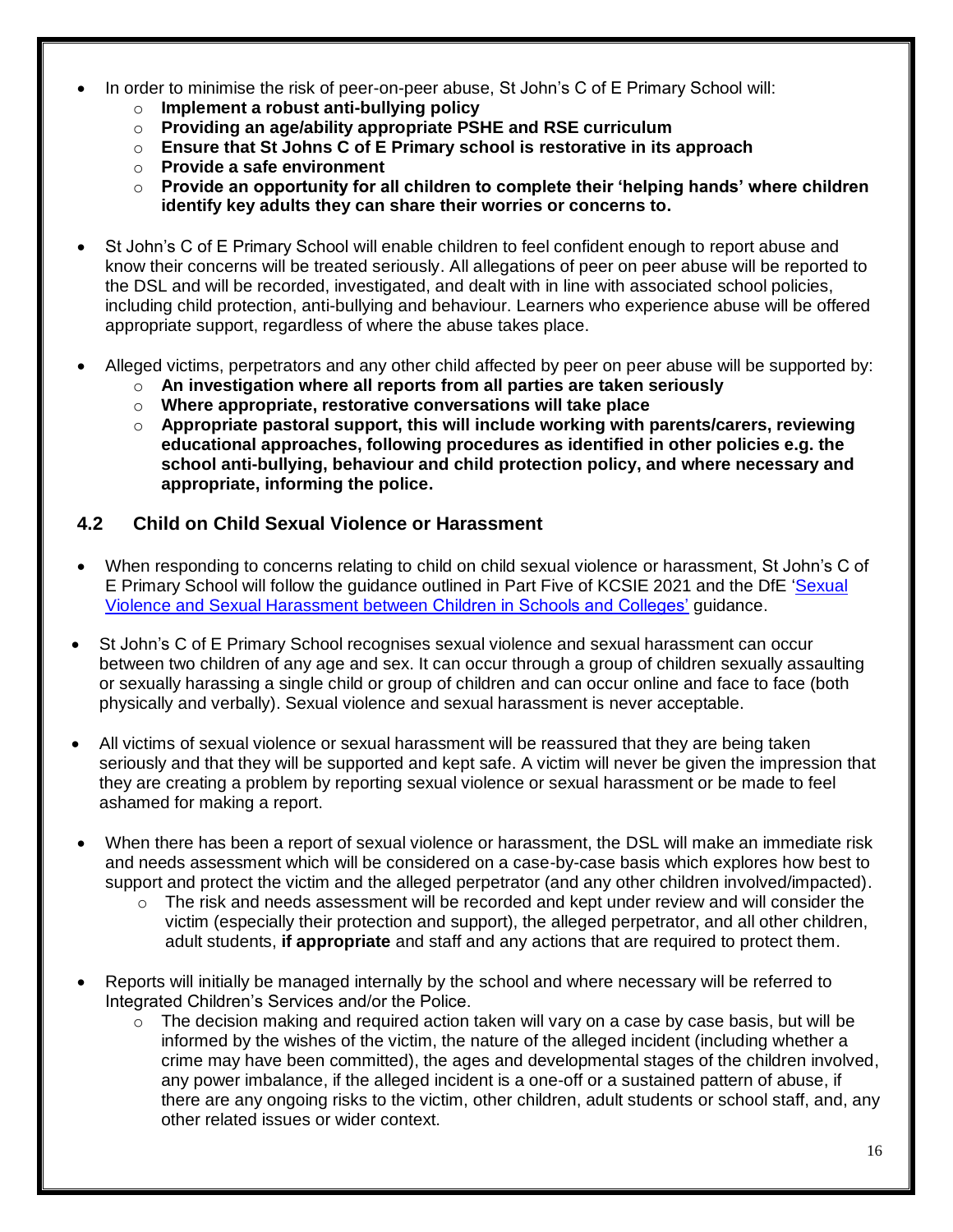If at any stage the DSL is unsure how to proceed, advice will be sought from the Education Safeguarding Service.

# **4.3 Nude and/or Semi-Nude Image Sharing by Children**

The term 'sharing nudes and semi-nudes' is used to mean the sending or posting of nude or semi-nude images, videos or live streams of/by young people under the age of 18. Creating and sharing nudes and semi-nudes of under-18s (including those created and shared with consent) is illegal which makes responding to incidents complex.

The UKCIS [Sharing nudes and semi-nudes: advice for education settings working with children and young](https://www.gov.uk/government/publications/sharing-nudes-and-semi-nudes-advice-for-education-settings-working-with-children-and-young-people)  [people'](https://www.gov.uk/government/publications/sharing-nudes-and-semi-nudes-advice-for-education-settings-working-with-children-and-young-people)guidance outlines how schools and colleges should respond to all incidents of consensual and non-consensual image sharing, and should be read and understood by DSLs working will all age groups, not just older learners.

- St John's C of E Primary School recognises that consensual and non-consensual sharing of nudes and semi-nude images and/or videos (also known as youth produced/involved sexual imagery or "sexting") can be a safeguarding issue; all concerns will be reported to and dealt with by the DSL (or deputy).
- When made aware of concerns involving consensual and non-consensual sharing of nudes and seminude images and/or videos by children, staff are advised to:
	- o Report any concerns to the DSL immediately.
	- $\circ$  Never view, copy, print, share, store or save the imagery, or ask a child to share or download it – this may be illegal. If staff have already viewed the imagery by accident, this will be immediately reported to the DSL.
	- o Not delete the imagery or ask the child to delete it.
	- o Not say or do anything to blame or shame any children involved.
	- $\circ$  Explain to child(ren) involved that they will report the issue to the DSL and reassure them that they will receive appropriate support and help.
	- $\circ$  Not ask the child or children involved in the incident to disclose information regarding the imagery and not share information about the incident with other members of staff, the child(ren) involved or their, or other, parents and/or carers. This is the responsibility of the DSL.
- DSLs will respond to concerns as set out in the non-statutory UKCIS guidance: [Sharing nudes and](https://www.gov.uk/government/publications/sharing-nudes-and-semi-nudes-advice-for-education-settings-working-with-children-and-young-people)  [semi-nudes: advice for education settings working with children and young people'](https://www.gov.uk/government/publications/sharing-nudes-and-semi-nudes-advice-for-education-settings-working-with-children-and-young-people) and the local [KSCMP](http://www.kscb.org.uk/guidance/online-safety) guidance. When made aware of a concern involving consensual and non-consensual sharing of nudes and semi-nude images and/or videos:
	- $\circ$  the DSL will hold an initial review meeting to explore the context and ensure appropriate and proportionate safeguarding action is taken in the best interests of any child involved. This may mean speaking with relevant staff and the children involved as appropriate.
	- o parents and carers will be informed at an early stage and be involved in the process to best support children, unless there is good reason to believe that involving them would put a child at risk of harm.
	- $\circ$  All decisions and action taken will be recorded in line with our child protection procedures.
	- $\circ$  a referral will be made to ICS and/or the police immediately if:
		- the incident involves an adult (over 18).
		- there is reason to believe that a child has been coerced, blackmailed, or groomed, or there are concerns about their capacity to consent, for example, age of the child or they have special educational needs.
		- the image/videos involve sexual acts and a child under the age of 13, depict sexual acts which are unusual for the child's developmental stage, or are violent.
		- a child is at immediate risk of harm owing to the sharing of nudes and semi-nudes.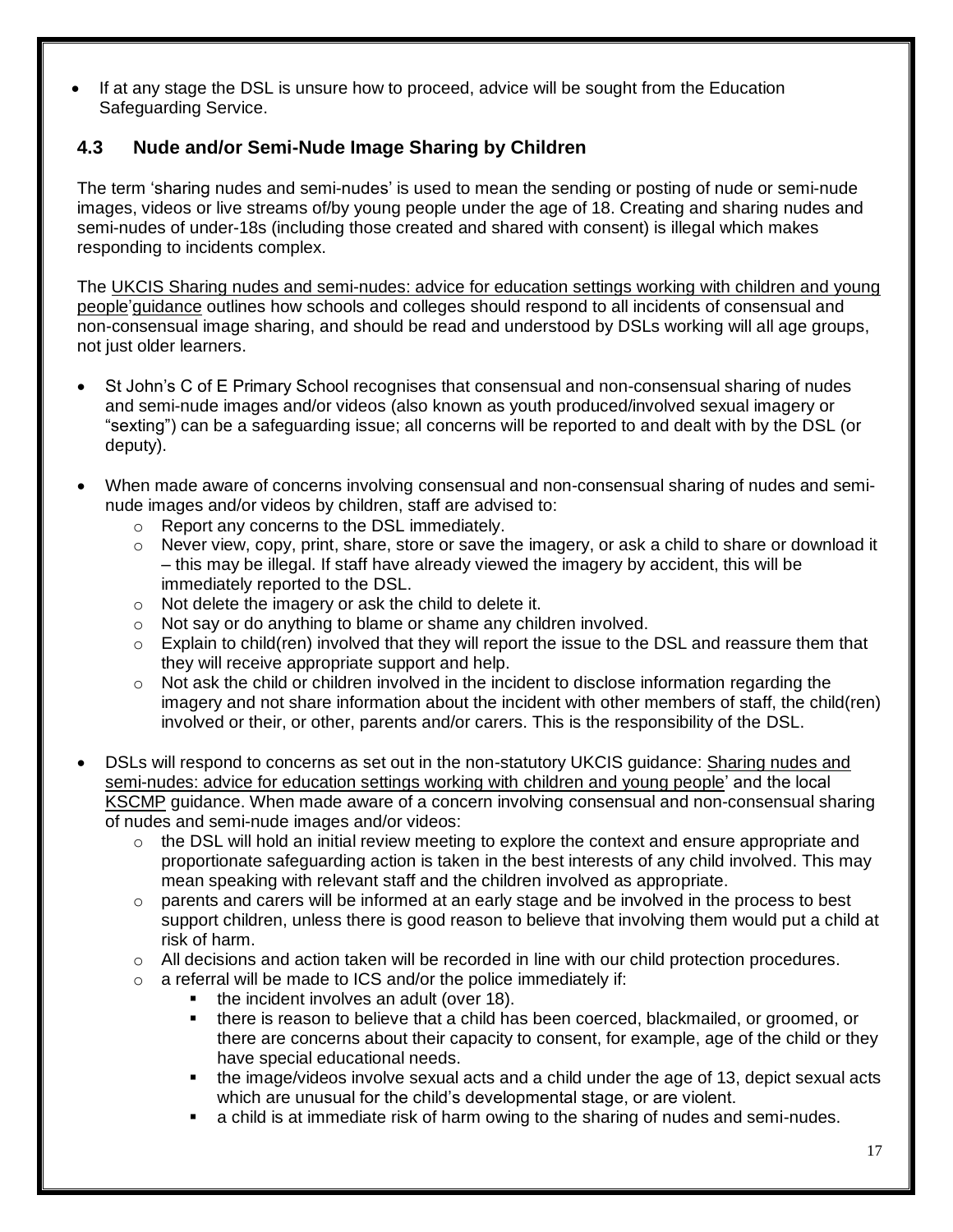- $\circ$  The DSL may choose to involve other agencies at any time if further information/concerns are disclosed at a later date.
- $\circ$  If DSLs are unsure how to proceed, advice will be sought from the Education Safeguarding Service.

# **4.4 Child Sexual Exploitation (CSE) and Child Criminal Exploitation (CCE)**

- St John's C of E Primary School recognises that CSE and CCE are forms of abuse that occur where an individual or group takes advantage of an imbalance in power to coerce, manipulate or deceive a child into taking part in sexual or criminal activity, in exchange for something the victim needs or wants, and/or for the financial advantage or increased status of the perpetrator or facilitator and/or through violence or the threat of violence. CSE and CCE can affect children, both male and female and can include children who have been moved (commonly referred to as trafficking) for the purpose of exploitation.
- If staff are concerned that a child may be at risk of CSE or CCE, immediate action should be taken by speaking to the DSL or a deputy.

## **4.5 Serious Violence**

- All staff are made aware of the indicators which may signal children are at risk from or are involved with serious violent crime. These may include unexplained gifts or new possessions, increased absence from school, a change in friendships or relationships with older individuals or groups, a significant decline in performance, signs of self-harm or a significant change in wellbeing, or signs of assault or unexplained injuries.
- Any concerns regarding serious violence will be reported and responded to in line with other child protection concerns.
	- $\circ$  The initial response to child victims is important and staff will take any allegations seriously and work in ways that support children and keep them safe.

## **4.6 So-called honour based abuse**

- So-called 'honour'-based abuse (HBA) encompasses incidents or crimes which have been committed to protect or defend the honour of the family and/or the community, including female genital mutilation (FGM), forced marriage, and practices such as breast ironing.
- All forms of HBA are abuse (regardless of the motivation) and concerns should be responded to in line with section 3 of this policy. Staff will report any concerns about HBA to the DSL (or a deputy).
- Whilst all staff will speak to the DSL (or deputy) with regard to any concerns about female genital mutilation (FGM), there is a specific legal duty on teachers.
	- o If a teacher, in the course of their work in the profession, discovers that an act of FGM appears to have been carried out on a girl under the age of 18, the teacher must report this to the police.

#### **4.7 Preventing radicalisation**

 St John's C of E Primary School is aware of our duty under section 26 of the Counter-Terrorism and Security Act 2015 (the CTSA 2015), to have "due regard to the need to prevent people from being drawn into terrorism", also known as the Prevent duty and the [specific obligations](https://www.gov.uk/government/publications/prevent-duty-guidance/prevent-duty-guidance-for-further-education-institutions-in-england-and-wales) placed upon us as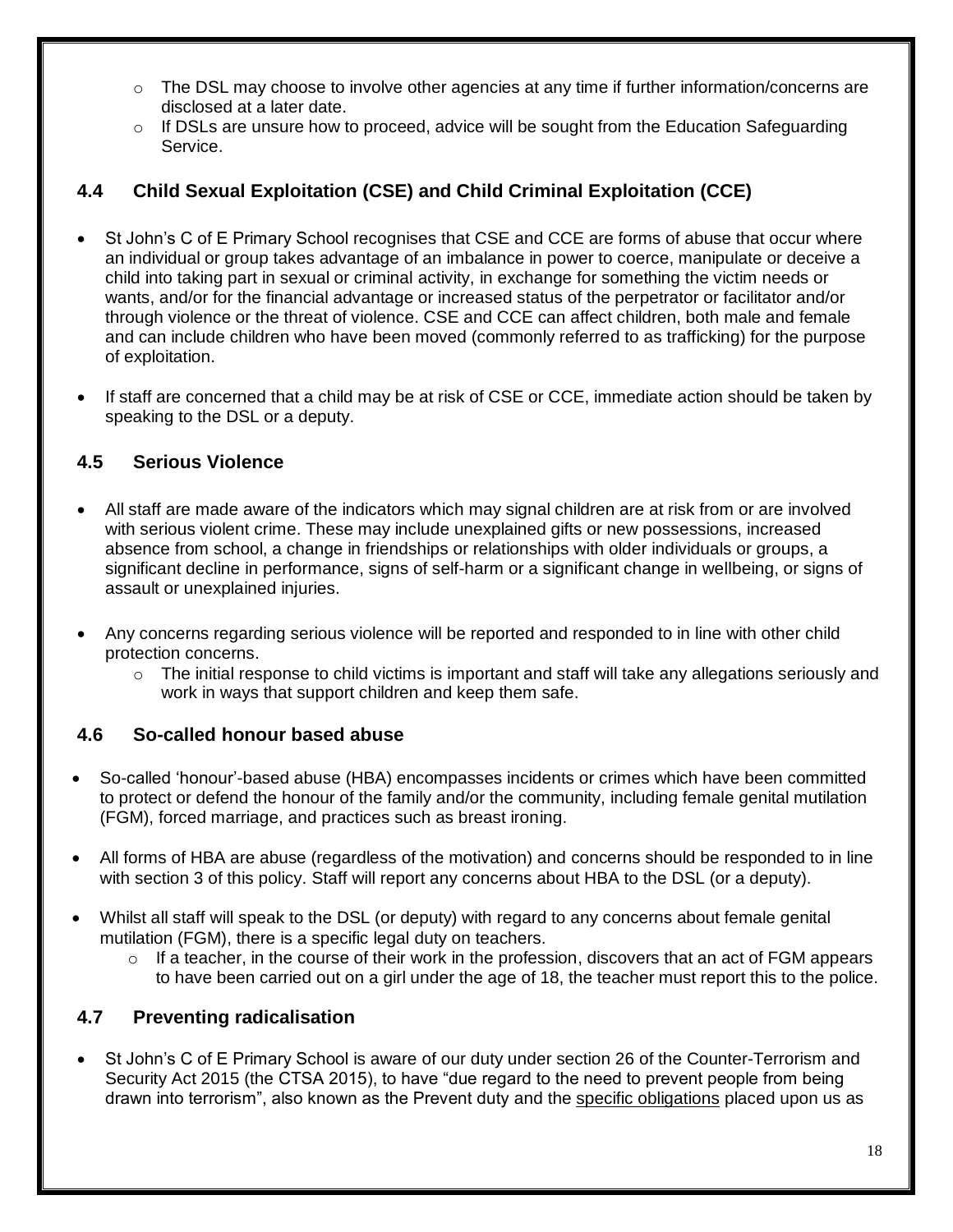an education provider regarding risk assessments, working in partnership, staff training, and IT policies.

- St John's C of E Primary School recognises that children are vulnerable to extremist ideology and radicalisation and staff will be alert to changes in children's behaviour which could indicate that they may be in need of help or protection.
- Staff will report any concerns to the DSL (or a deputy), who is aware of the [local procedures](https://www.kelsi.org.uk/child-protection-and-safeguarding/prevent-within-schools) to follow.

## **4.8 Cybercrime**

- St John's C of E Primary School recognises that children with particular skill and interest in computing and technology may inadvertently or deliberately stray into 'cyber-enabled' (crimes that can happen offline but are enabled at scale and at speed online) or 'cyber dependent' (crimes that can be committed only by using a computer/internet enabled device) cybercrime.
- If staff are concerned that a child may be at risk of becoming involved in cyber-dependent cybercrime, the DSL will be informed, and consideration will be given to accessing local support and/or referring into the [Cyber Choices](http://www.cyberchoices.uk/) program me, which aims to intervene when young people are at risk of committing, or being drawn into, low level cyber-dependent offences and divert them to a more positive use of their skills and interests.
- Where there are concerns about 'cyber-enabled' crime such as fraud, purchasing of illegal drugs online, child sexual abuse and exploitation, or other areas of concern such as online bullying or general online safety, they will be responded to in line with this and other appropriate policies.

# **5. Supporting Children Potentially at Greater Risk of Harm**

Whilst all children should be protected, some groups of children are potentially at greater risk of harm.

## **5.1 Safeguarding Children with Special Educational Needs or Disabilities (SEND)**

- St John's C of E Primary School acknowledges that children with special educational needs or disabilities (SEND) or certain health conditions can face additional safeguarding challenges and barriers for recognising abuse and neglect.
- St John's C of E Primary School recognises that children with SEND may face additional communication barriers and experience difficulties in managing or reporting abuse or challenges. Children with SEND will be appropriately supported to communicate and ensure that their voice is heard and acted upon.
- All members of staff will be encouraged to appropriately explore possible indicators of abuse such as behaviour, mood changes or injuries and not to assume that they are related to the child's disability. Staff will be mindful that children with SEND or certain medical conditions may be disproportionally impacted by behaviours such as bullying, without outwardly showing any signs.
- Members of staff are encouraged to be aware that children with SEND can be disproportionally impacted by safeguarding concerns, such as exploitation, peer group isolation or bullying including prejudice-based bullying.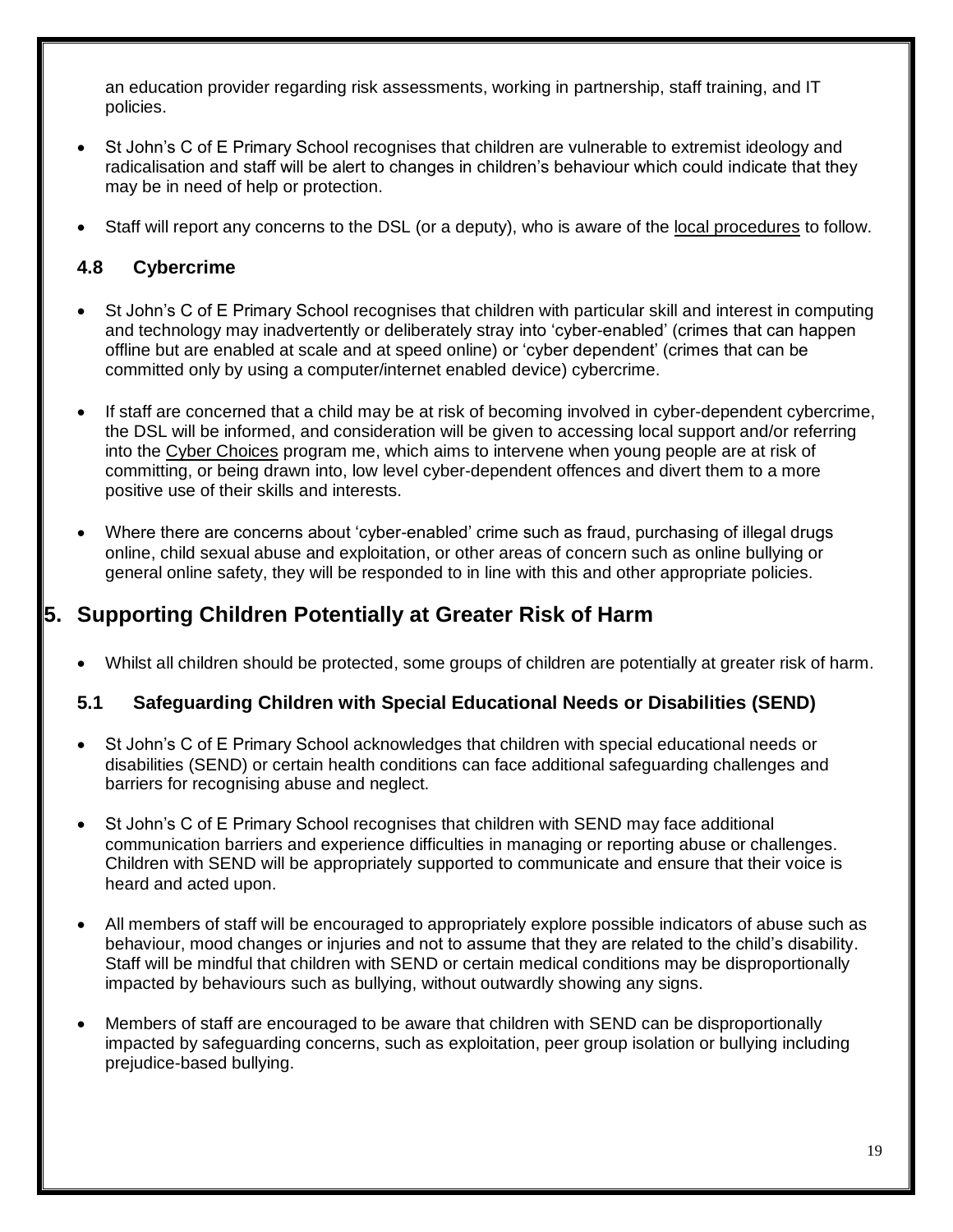To address these additional challenges, our school will always consider implementing extra pastoral support and attention for children with SEND. The DSL will work closely with the SENDCo – Kirsty Minnett to plan support as required.

# **5.2 Children Requiring Mental Health Support**

- All staff will be made aware that mental health problems can, in some cases, be an indicator that a child has suffered or is at risk of suffering abuse, neglect or exploitation.
- Staff are aware that children's experiences, for example where children have suffered abuse and neglect, or other potentially traumatic adverse childhood experiences, can impact on their mental health, behaviour and education.
- Staff are well placed to observe children day-to-day and identify those whose behaviour suggests that they may be experiencing a mental health problem or be at risk of developing one.
- If staff have a mental health concern about a child that is also a safeguarding concern, immediate action should be taken by speaking to the DSL or a deputy.

# **5.3 Children Missing from Education**

- Children missing from education, particularly persistently, can act as a vital warning sign to a range of safeguarding issues including neglect, sexual abuse, and child sexual and criminal exploitation.
- Where the school have concerns that a child is missing from education, we will respond in line with our statutory duties and local policies. Local support is available via the [PRU, Inclusion and Attendance](https://www.kelsi.org.uk/pru-inclusion-and-attendance-service-pias)  [Service \(PIAS\).](https://www.kelsi.org.uk/pru-inclusion-and-attendance-service-pias)

# **5.4 Elective Home Education**

 Where a parent/carer expresses their intention to remove a child from school with a view to educating at home, we will respond in line with [national Elective Home Education guidance](https://www.gov.uk/government/publications/elective-home-education) and local [Kent](https://www.kent.gov.uk/education-and-children/educating-your-child-at-home) [guidance](https://www.kent.gov.uk/education-and-children/educating-your-child-at-home) and will work together with parents/carers and other key professionals and organisations to ensure decisions are made in the best interest of the child.

## **5.5 Children who need a Social Worker**

- The DSL will hold details of social workers working with children in the school so that decisions can be made in the best interests of the child's safety, welfare, and educational outcomes.
- Where children have a social worker, this will inform school decisions about their safety and promoting their welfare, for example, responding to unauthorised absence and provision of pastoral and/or academic support.

## **5.6 Looked after children, previously looked after children and care leavers**

 St John's C of E Primary School recognises the common reason for children becoming looked after is as a result of abuse and/or neglect and a previously looked after child also potentially remains vulnerable.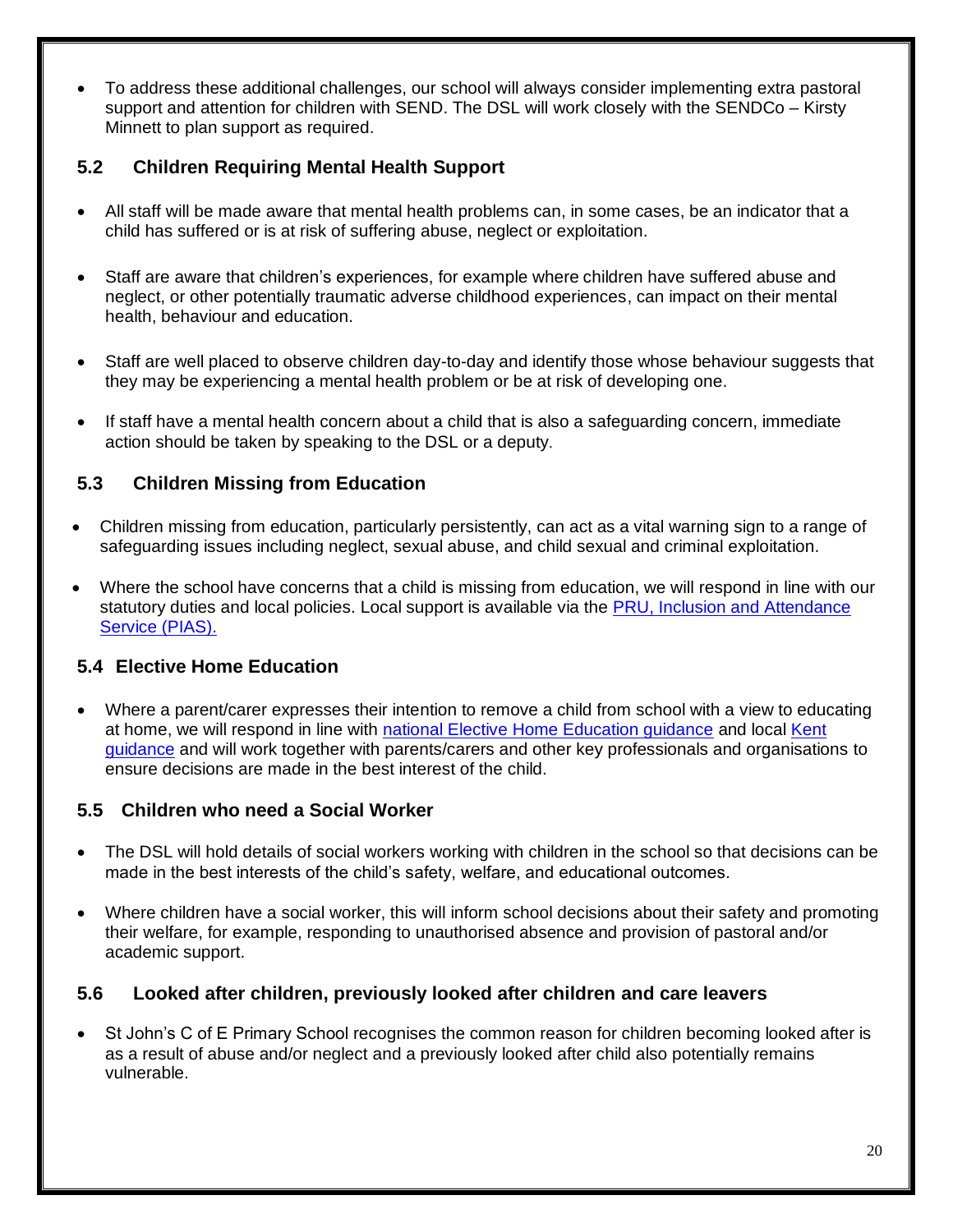- The school has appointed a ['designated teacher'](https://www.gov.uk/government/publications/designated-teacher-for-looked-after-children) (Kirsty Minnett SENDCo) who works with local authorities to promote the educational achievement of registered pupils who are looked after or who have been previously looked after.
- The designated teacher will work with the DSL to ensure appropriate staff have the information they need in relation to a child's looked after legal status, contact arrangements with birth parents or those with parental responsibility, care arrangements and the levels of authority delegated to the carer by the authority looking after them.
- Where a child is looked after, the DSL will hold details of the social worker and the name of the virtual school head in the authority that looks after the child.
- Where the school believe a child is being cared for as part of a private fostering arrangement (occurs when a child under 16 or 18 if the child is disabled is cared for and lives with an adult who is not a relative for 28 days or more) there is a duty to recognise these arrangements and inform the Local Authority via the front door.
- Where a child is leaving care, the DSL will hold details of the local authority Personal Advisor appointed to guide and support them and will liaise with them as necessary regarding any issues of concern.

# **6. Online Safety**

- It is essential that children are safeguarded from potentially harmful and inappropriate material or behaviours online. St John's C of E Primary School will adopt a whole school approach to online safety which will empower, protect, and educate our learners and staff in their use of technology, and establish mechanisms to identify, intervene in, and escalate any concerns where appropriate.
- St John's C of E Primary School will ensure online safety is safety is reflected as required in all relevant policies. Online safety is considered as a running and interrelated theme when devising and implementing our policies and procedures and when planning our curriculum, staff training, the role and responsibilities of the DSL and parental engagement.
- St John's C of E Primary School identifies that the breadth of issues classified within online safety is considerable, but can be categorised into four areas of risk:
	- o Content: being exposed to illegal, inappropriate or harmful content. For example pornography, fake news, racism, misogyny, self-harm, suicide, anti-Semitism, radicalisation and extremism.
	- $\circ$  Contact: being subjected to harmful online interaction with other users. For example peer to peer pressure, commercial advertising and adults posing as children or young adults with the intention to groom or exploit them for sexual, criminal, financial or other purposes.
	- $\circ$  Conduct: personal online behaviour that increases the likelihood of, or causes, harm. For example, making, sending and receiving explicit images (e.g. consensual and non-consensual sharing of nudes and semi-nudes and/or pornography), sharing other explicit images and online bullying.
	- o Commerce: risks such as online gambling, inappropriate advertising, phishing and or financial scams.
- St John's C of E Primary School recognises that technology, and the risks and harms related to it, evolve and change rapidly. The school will carry out an annual review of our approaches to online safety, supported by an annual risk assessment which considers and reflects the risks our children face.
- The DSL and Acting HeadTeacher will be informed of online safety concerns by any member of staff that are made aware of a potential concern. The Acting HeadTeacher will receive a weekly report from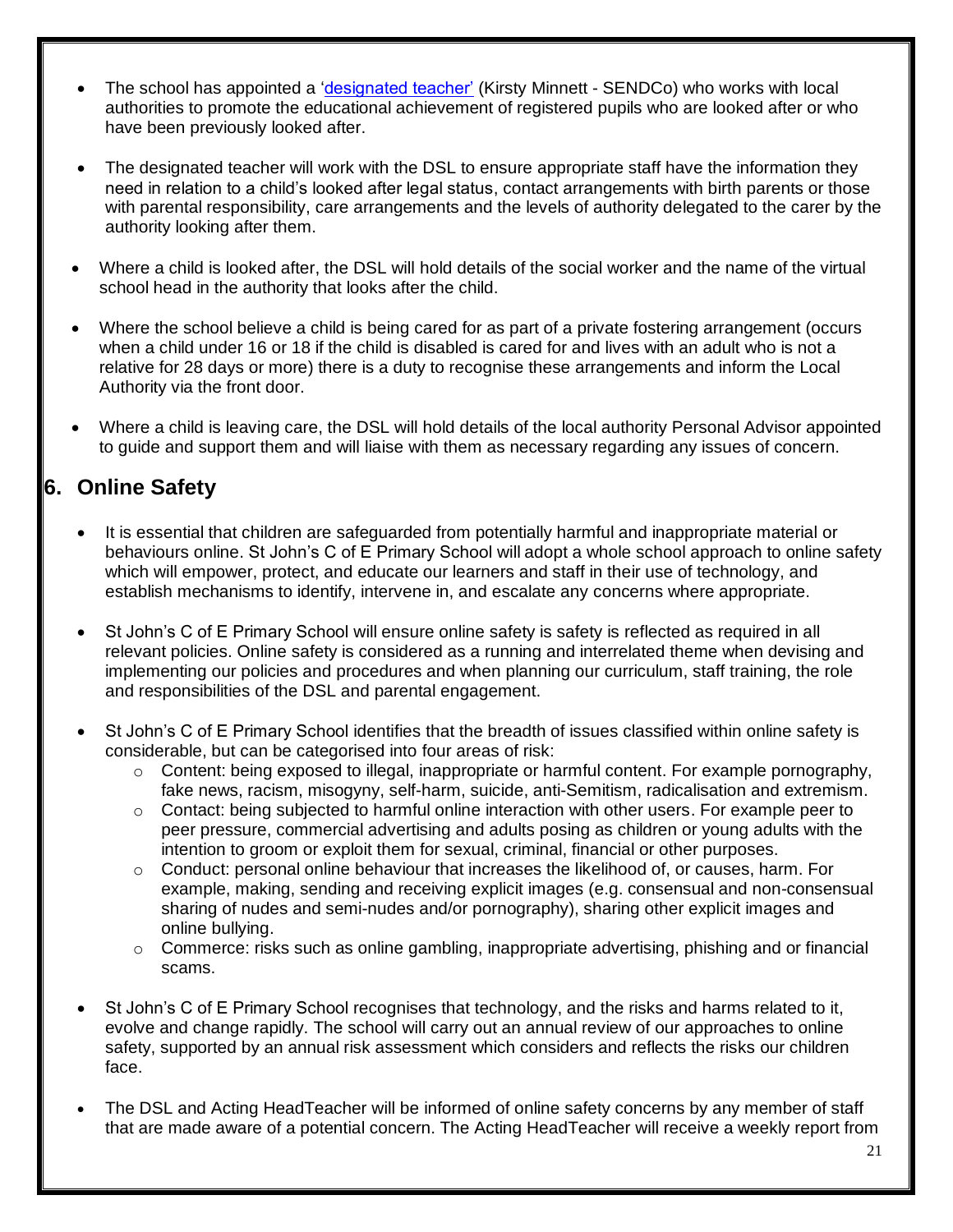all computer usage across the school and investigate any concerns accordingly. The named governor for safeguarding will report on online safety practice and incidents, including outcomes, on a regular basis to the wider governing body.

# **6.1 Policies and Procedures**

- The DSL has overall responsibility for online safety within the school but will liaise with other members of staff, for example IT technicians, curriculum leads etc. as necessary.
- The DSL will respond to online safety concerns reported in line with our child protection and other associated policies, including our anti-bullying, social media and behaviour policies.
	- o Internal sanctions and/or support will be implemented as appropriate.
	- $\circ$  Where necessary, concerns will be escalated and reported to relevant partner agencies in line with local policies and procedures.
- St John's C of E Primary School uses a wide range of technology. This includes computers, laptops, ipads and other digital devices, the internet, our learning platform, intranet and email systems.
	- $\circ$  All School owned devices and systems will be used in accordance with our acceptable use policies and with appropriate safety and security measures in place.
- St John's C of E Primary School recognises the specific risks that can be posed by mobile and smart technology, including mobile/smart phones, cameras and wearable technology. In accordance with KCSIE 2021 and EYFS 2021 St John's C of E Primary School has appropriate mobile and smart technology and image use policies in place, which are shared and understood by all members of the community.

# **6.2 Appropriate Filtering and Monitoring**

- St John's C of E Primary School will do all we reasonably can to limit children's exposure to online risks through school provided IT systems and will ensure that appropriate filtering and monitoring systems are in place.
	- $\circ$  A filtering and monitoring system is in place to ensure that inappropriate content is reduced to a minimum.
	- o Our IT support also sends of a to the Acting HeadTeacher email highlighting any concerns that have come from search engines or viewed pages that are deemed of concern. The **[UK Safer Internet Centre](http://www.saferinternet.org.uk/appropriate-filtering-and-monitoring)** has published guidance as to what "appropriate" filtering and monitoring might look like.
		- If learners or staff discover unsuitable sites or material, they are required to: Insert details of your procedure e.g. turn off monitor/screen, use a screen cover widget, report the concern immediately to a member of staff, report the URL of the site to technical staff/services.
	- o All users will be informed that uses of our systems are monitored, and that monitoring will be in line with data protection, human rights, and privacy legislation.
	- $\circ$  Filtering breaches or concerns identified through our monitoring approaches will be recorded and reported to the DSL who will respond as appropriate.
	- $\circ$  Any access to material believed to be illegal will be reported immediately to the appropriate agencies, such as the [Internet Watch Foundation](https://www.iwf.org.uk/) and the police.
	- $\circ$  When implementing appropriate filtering and monitoring, St John's C of E Primary School will ensure that "over blocking" does not lead to unreasonable restrictions as to what children can be taught with regards to online teaching and safeguarding.
- St John's C of E Primary School acknowledges that whilst filtering and monitoring is an important part of school online safety responsibilities, it is only one part of our approach to online safety.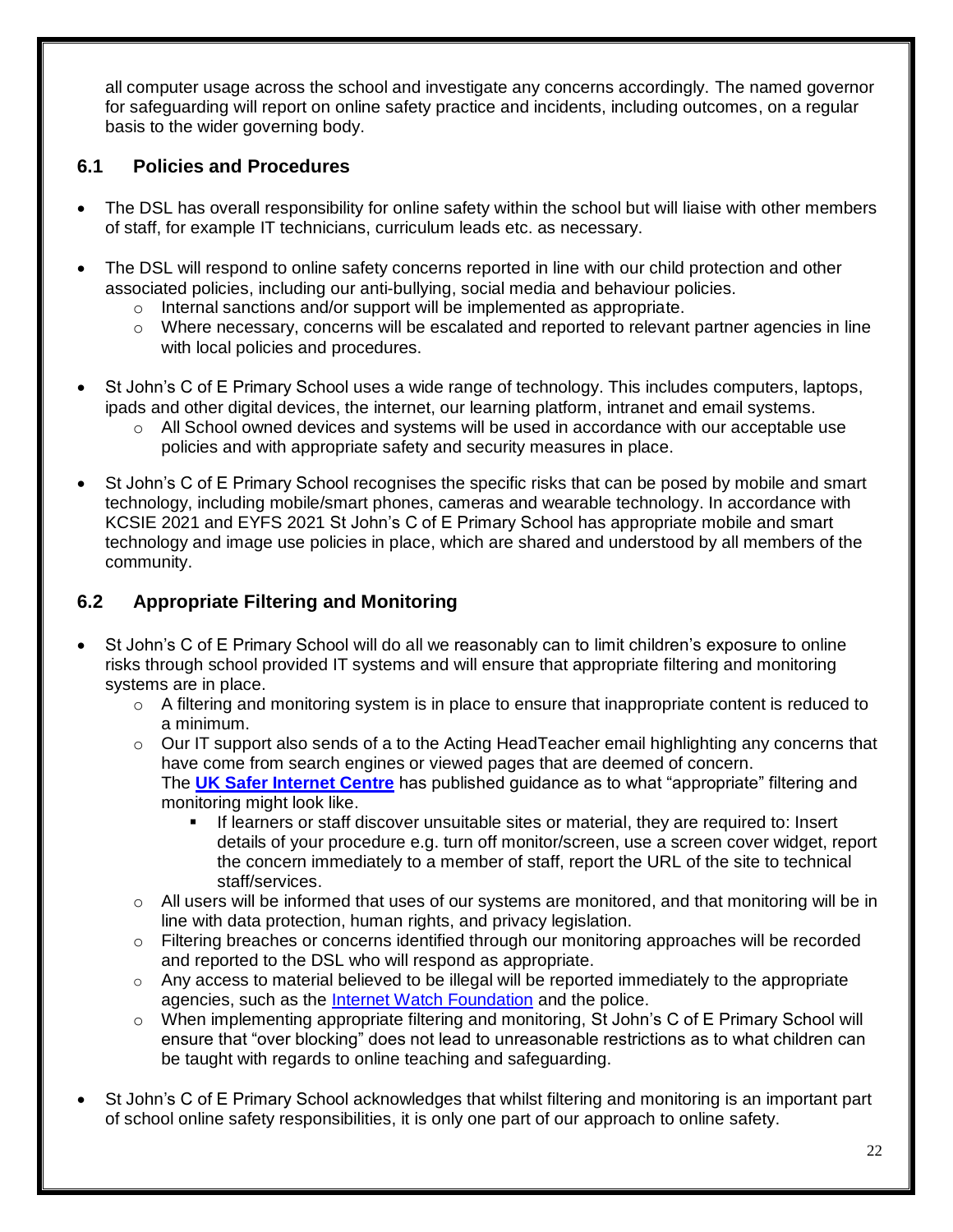- $\circ$  Learners will use appropriate search tools, apps and online resources as identified following an informed risk assessment.
- $\circ$  Learners internet use will be supervised by staff according to their age and ability.
- o Learners will be directed to use age appropriate online resources and tools by staff.

#### **6.3 Information Security and Access Management**

- St John's C of E Primary School is responsible for ensuring appropriate levels of security protection procedures are in place, in order to safeguard our systems as well as staff and learners. Further information can be found in our acceptable use policies and online safety policy.
- St John's C of E Primary School will review the effectiveness of these procedures periodically to keep up with evolving cyber-crime technologies.

## **6.4 Staff Training**

 St John's C of E Primary School will ensure that all staff receive online safety training as part of induction and that ongoing online safety training and update for all staff will be integrated, aligned and considered as part of our overarching safeguarding approach.

### **6.5 Educating Learners**

 St John's C of E Primary School will ensure a comprehensive whole school curriculum response is in place to enable all learners to learn about and manage online risks effectively as part of providing a broad and balanced curriculum.

#### **6.6 Working with Parents/Carers**

 St John's C of E Primary School will build a partnership approach to online safety and will support parents/carers to become aware and alert of the potential online benefits and risks for children by: o Providing information on our school website, Facebook page or T2P.

#### **6.7 Remote Learning**

Specific guidance for DSLs and SLT regarding remote learning is available at DfE: **[Safeguarding and](https://www.gov.uk/guidance/safeguarding-and-remote-education-during-coronavirus-covid-19)  [remote education during coronavirus \(COVID-19\)](https://www.gov.uk/guidance/safeguarding-and-remote-education-during-coronavirus-covid-19)** and The Education People**: [Remote Learning](https://www.theeducationpeople.org/blog/safer-remote-learning-during-covid-19-information-for-school-leaders-and-dsls/)  [Guidance for SLT.](https://www.theeducationpeople.org/blog/safer-remote-learning-during-covid-19-information-for-school-leaders-and-dsls/)**

- St John's C of E Primary School will ensure any remote sharing of information, communication and use of online learning tools and systems will be in line with privacy and data protection requirements.
- All communication with learners and parents/carers will take place using school provided or approved communication channels; for example, school provided email accounts, phone numbers, T2P, Marvelous Me and Google Classroom.
	- o Any pre-existing relationships or situations which mean this cannot be complied with will be discussed with the DSL.
- Staff and learners will engage with remote teaching and learning in line with existing behaviour principles as set out in our school behaviour policy/code of conduct and Acceptable Use Policies.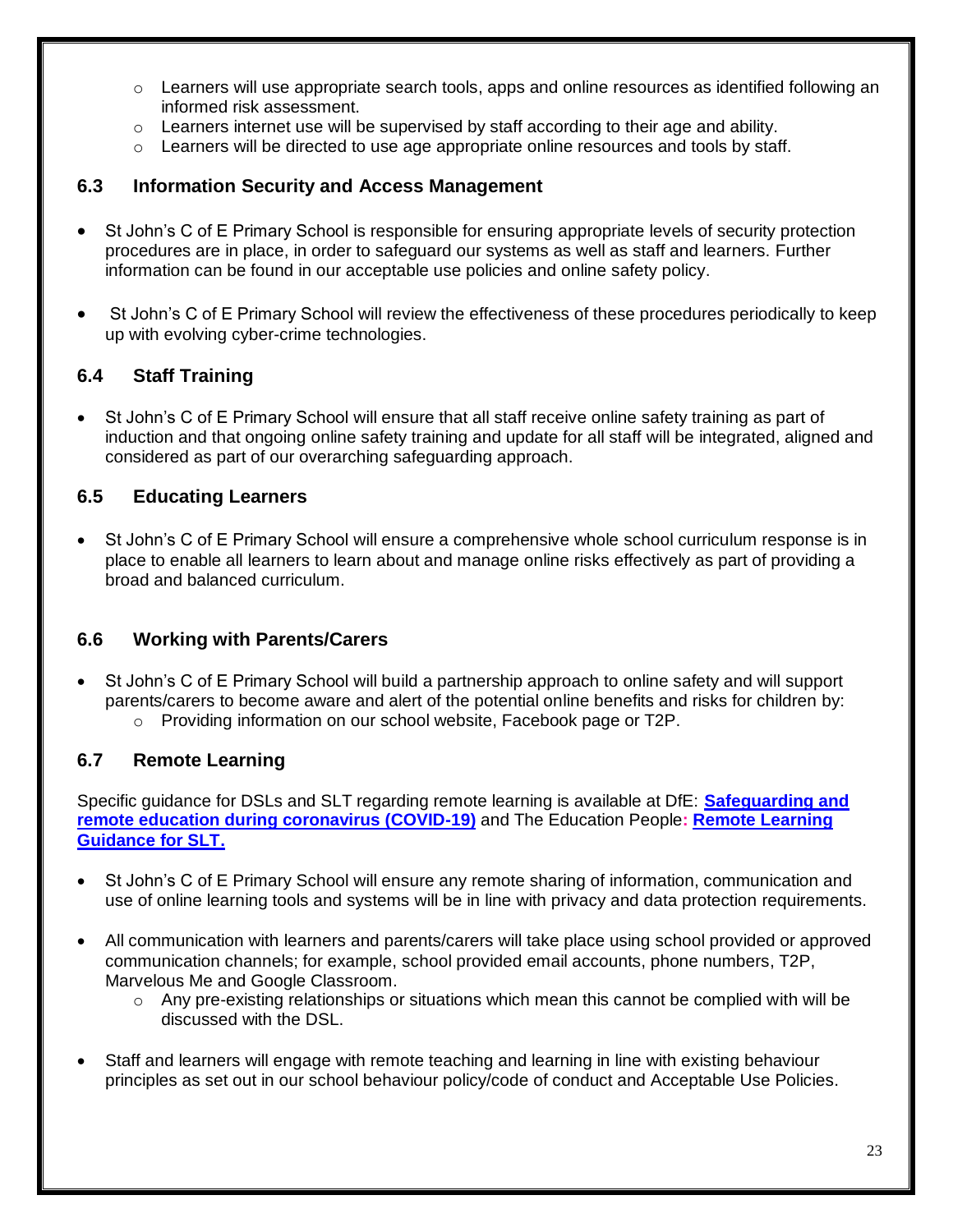- Staff and learners will be encouraged to report issues experienced at home and concerns will be responded to in line with our child protection and other relevant policies.
- When delivering remote learning, staff will follow our Remote Learning Acceptable Use Policy (AUP)
	- Parents/carers will be made aware of what their children are being asked to do online, including the sites they will be asked to access. St John's C of E Primary School will continue to be clear who from the school (if anyone) their child is going to be interacting with online.
	- Parents/carers will be encouraged to ensure children are appropriately supervised online and that appropriate parent controls are implemented at home.

# **7. Staff Engagement and Expectations**

# **7.1 Awareness, Induction and Training**

- All members of staff have been provided with a copy of part one or annex A of 'Keeping Children Safe in Education' 2021 which covers safeguarding information for staff.
	- o School leaders, including the DSL will read KCSIE in its entirety.
	- $\circ$  School leaders and all members of staff who work directly with children will read annex B.
	- $\circ$  All members of staff have signed to confirm that they have read and understood the national guidance shared with them. This information is kept on our single central record which is maintained by the schools Business Manager – Karen Raeburn*.*
- The DSL will ensure that all new staff and volunteers (including agency and third-party staff) receive safeguarding and child protection training (including online safety), including information to ensure they are aware of the school internal safeguarding processes, as part of their induction.
	- All staff members (including agency and third-party staff) will receive appropriate child protection training (including online safety) to ensure they are aware of a range of safeguarding issues; this training will be updated at least annually.
	- Safeguarding training for staff, including online safety training, will be integrated, aligned and considered as part of the whole school safeguarding approach and wider staff training and curriculum planning.
	- In addition to specific child protection training, all staff will receive regular safeguarding and child protection updates, at least annually, to provide them with relevant skills and knowledge to safeguard children effectively. This will be achieved by Staff Development Days, morning meetings or twilight meetings.
	- Staff will be encouraged to contribute to and shape school safeguarding arrangements and child protection policies via input from knowledgeable and experienced staff, inviting input at staff meetings.
	- The DSL and Acting HeadTeacher will provide an annual report to the governing body detailing safeguarding training undertaken by all staff and will maintain an up to date register of who has been trained.
	- Although the school has a nominated lead for the governing body- Robyn Dye, all members of the governing body will access appropriate safeguarding training which covers their specific strategic responsibilities on a regular basis.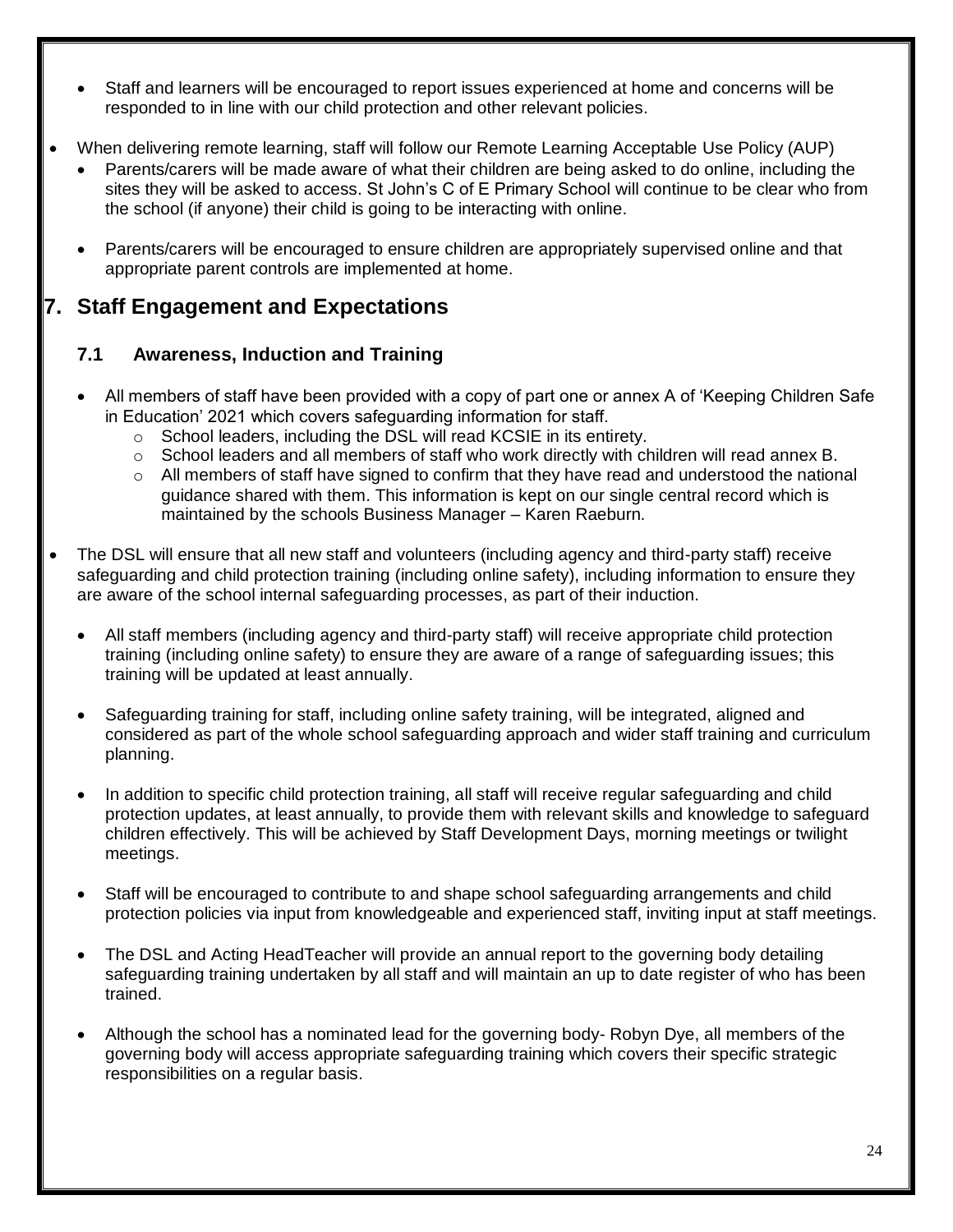## **7.2 Safer Working Practice**

- All members of staff are required to work within our clear guidelines on safer working practice as outlined in the school behaviour policy/code of conduct.
- The DSL will ensure that all staff and volunteers (including agency and third-party staff) have read the child protection policy and are aware of the school expectations regarding safe and professional practice via the staff behaviour policy/code of conduct and Acceptable Use Policy (AUP).
- Staff will be made aware of the school behaviour management and physical intervention policies. Staff will manage behaviour effectively to ensure a good and safe educational environment and will have a clear understanding of the needs of all children. Physical interventions and/or use of reasonable force will be in line with our agreed policy and procedures and national guidance.
- All staff will be made aware of the professional risks associated with the use of social media and electronic communication (such as email, mobile phones, texting, social networking). Staff will adhere to relevant school policies including staff behaviour/conduct policy, school handbook and Acceptable Use Policies.

#### **Mobile phones and devices**

For the purposes of this policy, the term 'mobile phone' refers to any electronic device that can be used to take images or record videos, including tablets.

Staff members must not use personal mobile phones or cameras when children are present, they are to be safely locked away in the lockers provided located in the staffroom.

Staff may use mobile phones in the staffroom during breaks and non-contact time.

Staff may take mobile phones on trips, but they must only be used in emergencies and should not be used when children are present. Mobile phones must not be used to take images or videos at any time during trips.

Staff who do not adhere to this policy will face disciplinary action.

Staff must report any concerns about another staff member's use of mobile phones to the DSL, following the procedures outlined in the Child Protection and Safeguarding Policy.

- Use of mobile phones by parents, visitors and contractors Posters are displayed in the main office of the school to indicate that it's a mobile free zone. Parents, visitors and contractors are not permitted to take photographs or record videos without prior permission.
- Use of the school's mobile phones, cameras and iPads.

Staff are provided with a school device to ensure that only school equipment is used to take photographs and videos. In the EYFS I pads are allocated to staff members for recording photographic and video evidence of individual children's learning for their Tapestry Learning Journal. School devices must have passcode protection.

School devices must only be used for work related matters.

School devices must only be used to take photographs in the presence of another staff member and only with the consent of the child's parent.

Staff must not take photographs of bruising or injuries for child protection reasons unless the DSL has been given instructions to do this by Social Care. Instead, recording concerns forms and body maps are used to record observations relating to child protection concerns – these can be acquired from the DSL.

Where staff members have concerns over material on a school device, they must report all concerns to the DSL, following the procedures outlined in the Child Protection and Safeguarding Policy.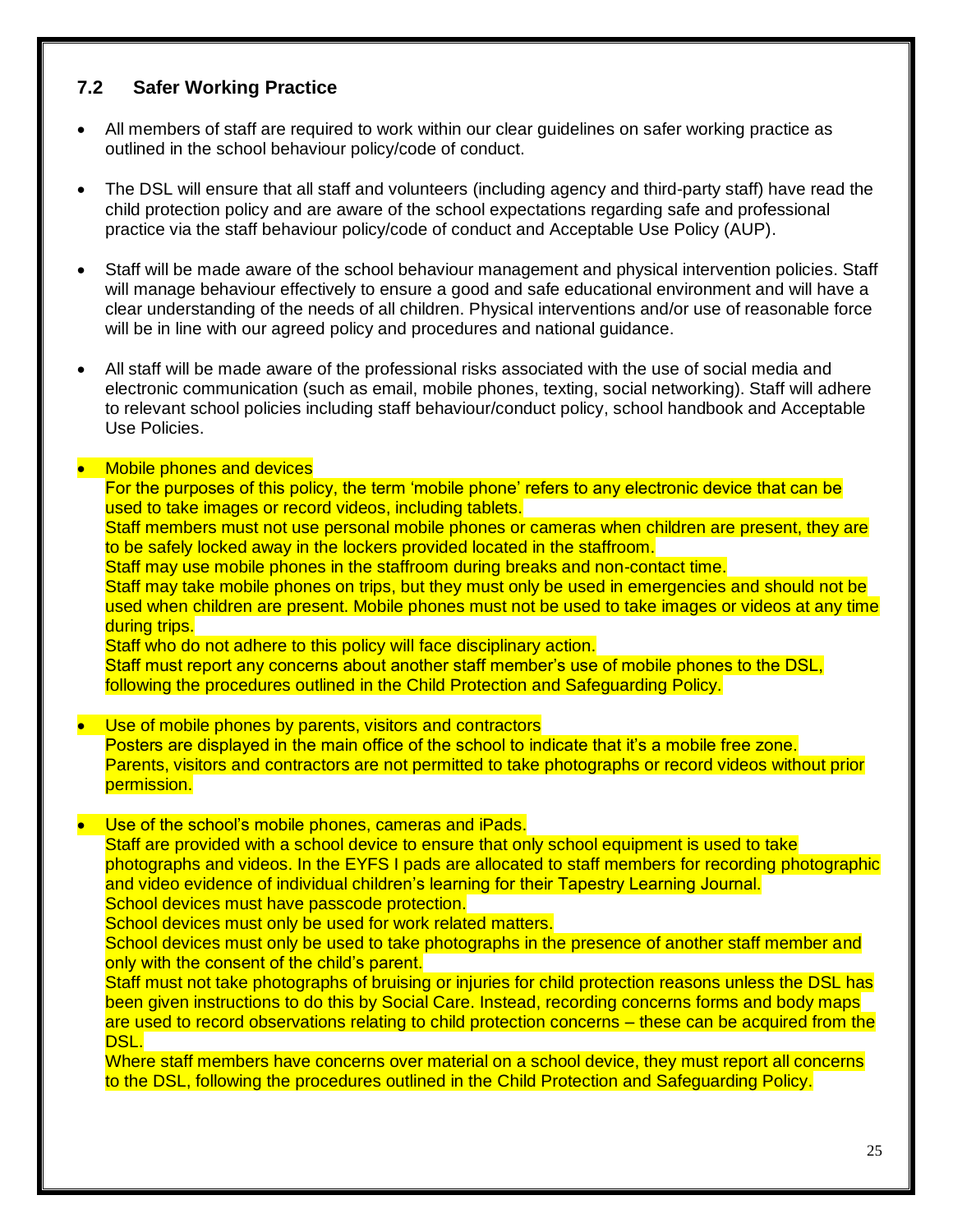# **7.3 Supervision and Support**

- The induction process will include familiarisation with child protection responsibilities and procedures to be followed if members of staff have any concerns about a child's safety or welfare.
- The school will ensure that members of staff who are working within the foundation stage are provided with appropriate supervision in accordance with the statutory requirements of Early Years Foundation Stage (EYFS) 2021.
- The school will provide appropriate supervision and support for all members of staff to ensure that:
	- $\circ$  All staff are competent to carry out their responsibilities for safeguarding and promoting the welfare of children
	- o All staff are supported by the DSL in their safeguarding role.
	- $\circ$  All members of staff have regular reviews of their own practice to ensure they improve over time.
- Any member of staff affected by issues arising from concerns for children's welfare or safety can seek support from the DSL.
- The DSL will also put staff in touch with outside agencies for professional support if they so wish. Staff can also approach organisations such as their Union, the Education Support Partnership or other similar organisations directly.

# **8. Safer Recruitment and Allegations**

# **8.1 Safer Recruitment and Safeguarding Checks**

- St John's C of E Primary School is committed to ensure that develop a safe culture and that all steps are taken to recruit staff and volunteers who are safe to work with our learners and staff.
	- o St John's C of E Primary School will follow relevant guidance in Keeping Children Safe in Education 2021 (Part Three, 'Safer Recruitment') and from The Disclosure and Barring Service (DBS)
	- $\circ$  The governing body and leadership team are responsible for ensuring that the school follows safe recruitment processes as outlined within guidance.
	- $\circ$  The governing body will ensure that there is at least one of the persons who conducts an interview has completed safer recruitment training.
- The school maintains an accurate Single Central Record (SCR) in line with statutory guidance.
- St John's C of E Primary School are committed to supporting the statutory guidance from the Department for Education on the application of the Childcare (Disqualification) Regulations 2009 and related obligations under the Childcare Act 2006 in schools.
- We advise all staff to disclose any reason that may affect their suitability to work with children including convictions, cautions, court orders, cautions, reprimands, and warnings.
- Where the school places a learner with an alternative provision provider, the school will continue to be responsible for the safeguarding of that child.
	- $\circ$  The school will undertake appropriate checks to ensure the provider meets the needs of the pupil, including written confirmation that appropriate safeguarding checks have been carried out on individuals working at the establishment.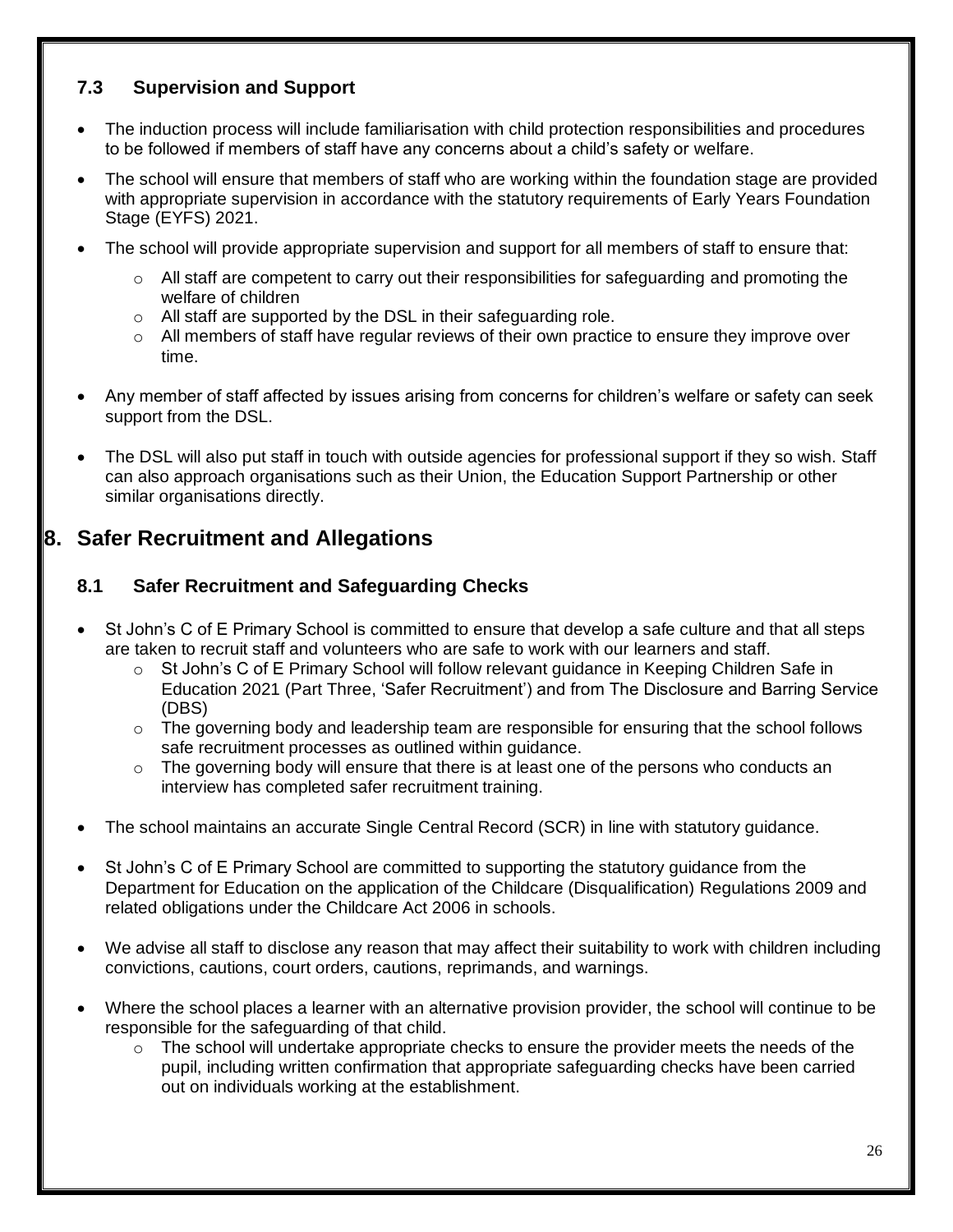### **8.2 Allegations/concerns raised in relation to teachers, including supply teachers, other staff, volunteers and contractors**

- The School will respond to allegations in line with the local Kent allegations [arrangements](https://www.kscmp.org.uk/procedures/local-authority-designated-officer-lado) and Part [Four of KCSIE 2021.](https://www.gov.uk/government/publications/keeping-children-safe-in-education--2) In depth information can be found within our 'Managing Allegations against Staff' and staff code of conduct policy**.** This can be found in the school office
- Any concerns or allegations about staff, including those which do not meet the allegation/harm threshold (8.2.1) will be recorded and dealt with appropriately in line with national and local guidance. Ensuring concerns are dealt with effectively will protect those working in or on behalf of the school from potential false allegations or misunderstandings.
- Where the Acting HeadTeacher are unsure how to respond, for example if the school is unsure if a concern meet the harm 'thresholds', advice will be sought via the [Local Authority Designated Officer](https://www.kscmp.org.uk/procedures/local-authority-designated-officer-lado) (LADO) Enquiry Line and/or the [Education Safeguarding Service.](https://www.theeducationpeople.org/our-expertise/safeguarding/safeguarding-contacts/)

#### **8.2.1 Concerns that meet the 'harm threshold'**

- St John's C of E Primary School recognises that it is possible for any member of staff, including volunteers, governors, contractors, agency and third-party staff (including supply teachers) and visitors to behave in a way that indicates a person would pose a risk of harm if they continue to work in their present position, or in any capacity with children in a school or college. This includes when someone has
	- $\circ$  behaved in a way that has harmed a child, or may have harmed a child and/or
	- o possibly committed a criminal offence against or related to a child and/or;
	- $\circ$  behaved towards a child or children in a way that indicates he or she may pose a risk of harm to children; and/or
	- $\circ$  behaved or may have behaved in a way that indicates they may not be suitable to work with children.

Allegations against staff which meet this threshold will be referred immediately to the Acting HeadTeacher who will contact the [LADO](https://www.kscmp.org.uk/procedures/local-authority-designated-officer-lado) to agree further action to be taken in respect of the child and staff member. In the event of allegations of abuse being made against the Acting HeadTeacher, staff are advised that allegations should be reported to the chair of governors who will contact the LADO.

#### **8.2.2 Concerns that do not meet the 'harm threshold'**

- St John's C of E Primary School may also need to take action in response to 'low-level' concerns about staff, which typically would be behaviours which are inconsistent with our staff code of conduct, including inappropriate conduct outside of work and concerns that do not meet the allegations threshold.
- Where low-level concerns are reported to the school, the Acting HeadTeacher will to share or liaise with the LADO enquiries officer via the [LADO Enquiry Line.](https://eur01.safelinks.protection.outlook.com/?url=https%3A%2F%2Fwww.kscmp.org.uk%2Fprocedures%2Flocal-authority-designated-officer-lado&data=04%7C01%7CAlison.Watling%40kent.gov.uk%7Cefd47327a4fa4b3a972708d950d61f12%7C3253a20dc7354bfea8b73e6ab37f5f90%7C0%7C0%7C637629703166084747%7CUnknown%7CTWFpbGZsb3d8eyJWIjoiMC4wLjAwMDAiLCJQIjoiV2luMzIiLCJBTiI6Ik1haWwiLCJXVCI6Mn0%3D%7C1000&sdata=gh4qmYZ5N3khjaixDrEVQntTOJ74wGAlZxO%2FQDEudf0%3D&reserved=0)
- Low-level concerns will be recorded in writing and reviewed so potential patterns of concerning, problematic or inappropriate behaviour can be identified. Where a pattern is identified, the school will implement appropriate action, for example consulting with the LADO [enquiry line](https://www.kscmp.org.uk/procedures/local-authority-designated-officer-lado) and following our disciplinary procedures.

#### **8.2.3 Safe Culture**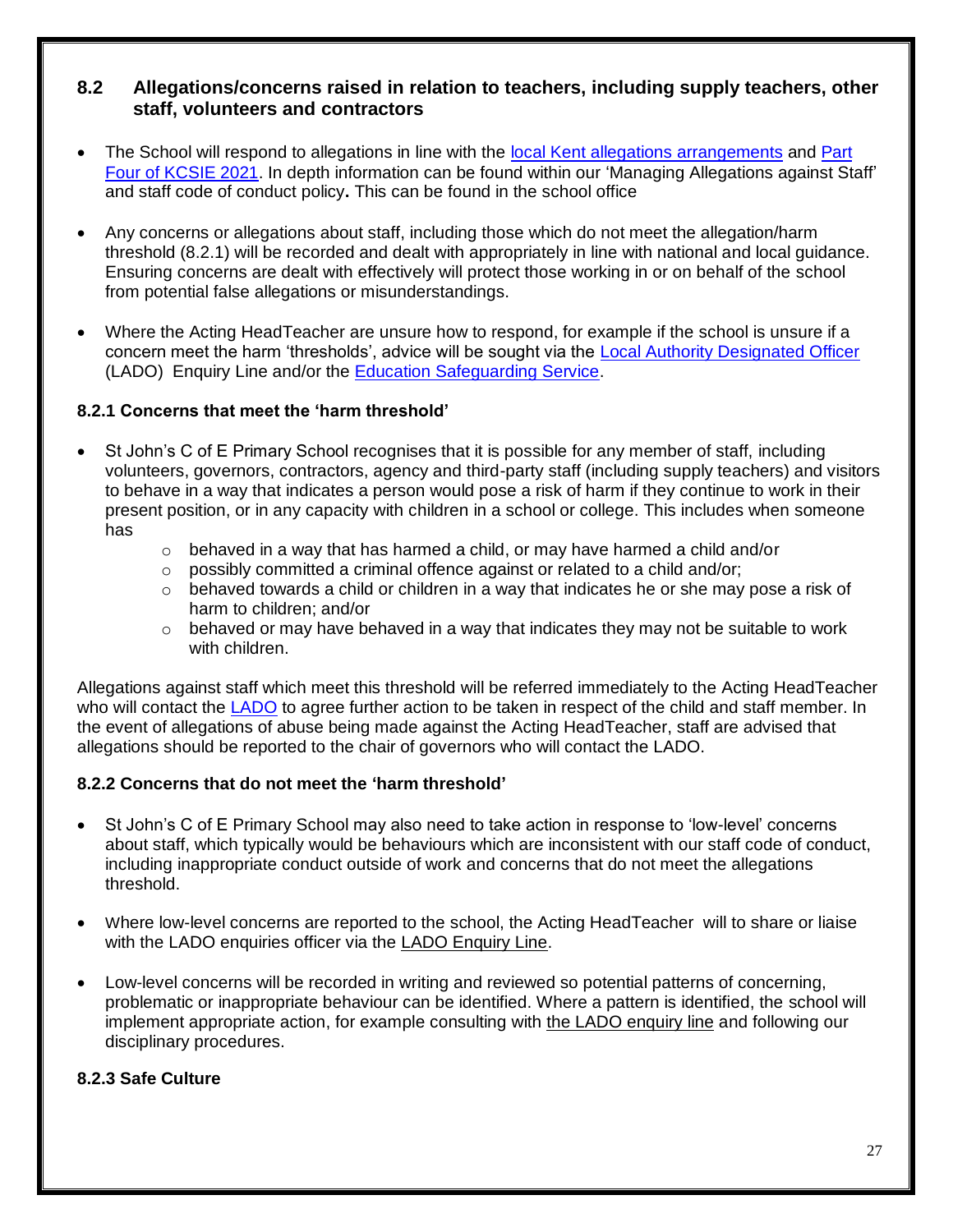- As part of our approach to safeguarding, the School has created and embedded a culture of openness, trust and transparency in which our values and expected behaviour as set out in our staff behaviour policy/code of conduct are constantly lived, monitored and reinforced by all staff (including supply teachers, volunteers and contractors) and where all concerns are dealt with promptly and appropriately.
- All staff and volunteers should feel able to raise any concerns about poor or unsafe practice and potential failures in the school safeguarding regime. The leadership team at St John's C of E Primary School will takes all concerns or allegations received seriously.
- All members of staff are made aware of the school Whistleblowing procedure It is a disciplinary offence not to report concerns about the conduct of a colleague that could place a child at risk.
- Staff can access the NSPCC whistleblowing helpline if they do not feel able to raise concerns regarding child protection failures internally. Staff can call 0800 028 0285 (8:00 AM to 8:00 PM Monday to Friday) or email [help@nspcc.org.uk.](mailto:help@nspcc.org.uk)
- St John's C of E Primary School has a legal duty to refer to the Disclosure and Barring Service (DBS) anyone who has harmed, or poses a risk of harm, to a child, or if there is reason to believe the member of staff has committed one of a number of listed offences, and who has been removed from working (paid or unpaid) in regulated activity or would have been removed had they not left. The DBS will consider whether to bar the person.
	- $\circ$  If these circumstances arise in relation to a member of staff at our school, a referral will be made as soon as possible after the resignation or removal of the individual in accordance with advice from the [LADO](https://www.kscmp.org.uk/procedures/local-authority-designated-officer-lado)

# **9. Opportunities to teach safeguarding**

- St John's C of E Primary School will ensure that children are taught about safeguarding, including online safety, as part of providing a broad and balanced curriculum. This will include covering relevant issues through Relationships Education and Health Education
- We recognise that school play an essential role in helping children to understand and identify the parameters of what is appropriate child and adult behaviour, what is 'safe', to recognise when they and others close to them are not safe, and how to seek advice and support when they are concerned. Our curriculum provides opportunities for increasing self-awareness, self-esteem, social and emotional understanding, assertiveness and decision making so that learners have a range of age appropriate contacts and strategies to ensure their own protection and that of others.
- St John's C of E Primary School recognise that a one size fits all approach may not be appropriate for all children, and a more personalised or contextualised approach for more vulnerable children, victims of abuse and some SEND children might be needed.
- Our school systems support children to talk to a range of staff. Children will be listened to and heard, and their concerns will be taken seriously and acted upon as appropriate.

# **10. Physical Safety**

#### **10.1 Use of 'reasonable force'**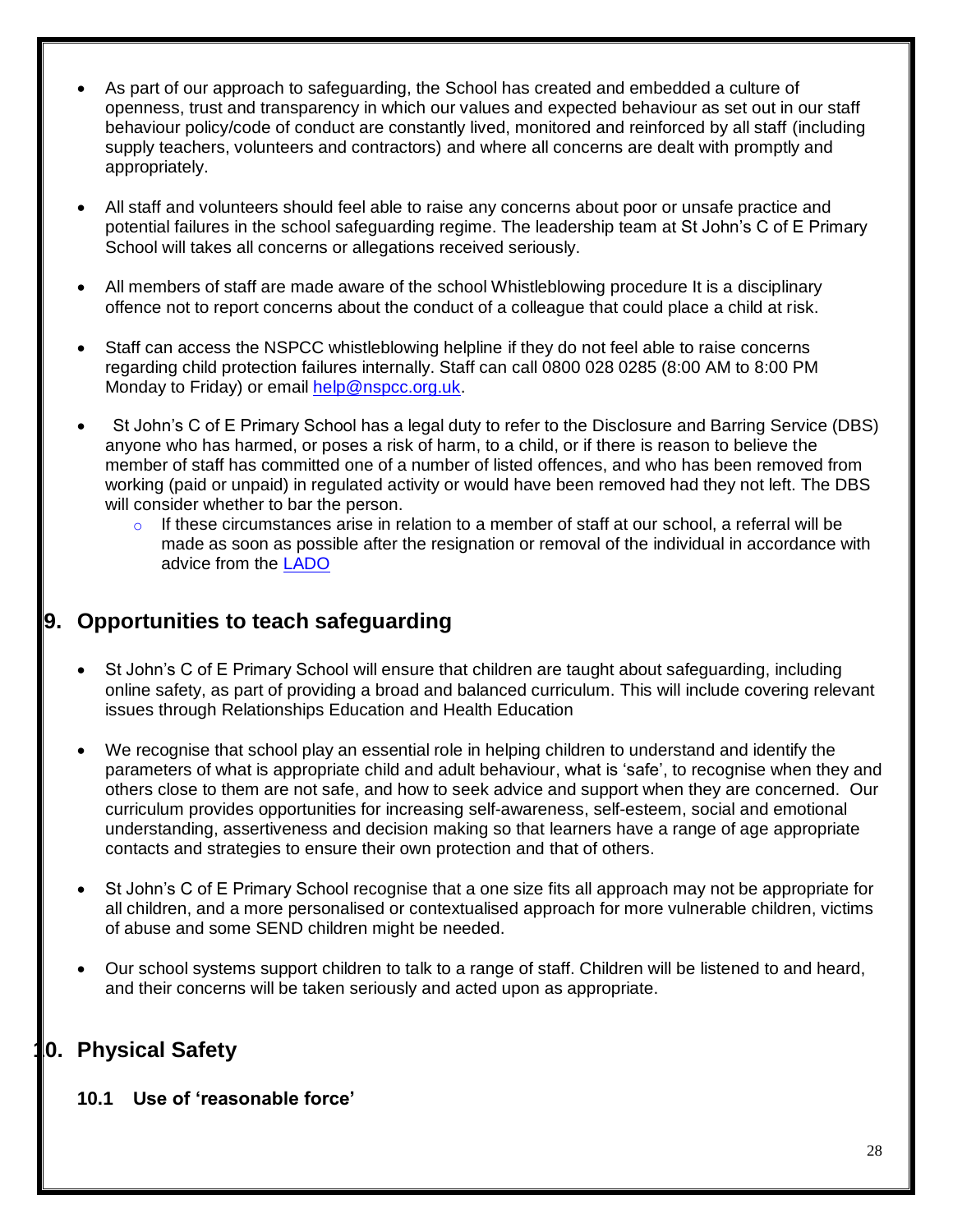There may be circumstances when it is appropriate for staff to use reasonable force in order to safeguard children from harm.

# **10.2 The Use of Premises by Other Organisations**

- Where services or activities are provided separately by another body using the school facilities/premises, the Acting HeadTeacher and governing body will seek written assurance that the organisation concerned has appropriate policies and procedures in place regarding safeguarding children and child protection, and that relevant safeguarding checks have been made in respect of staff and volunteers. If this assurance is not achieved, an application to use premises will be refused.
- Safeguarding requirements will be included in any transfer of control agreement (i.e. lease or hire agreement), as a condition of use and occupation of the premises. Failure to comply with this will lead to termination of the agreement.

# **10.3 Site Security**

- All members of staff have a responsibility for maintaining awareness of buildings and grounds security and for reporting concerns that may come to light.
- Appropriate checks will be undertaken in respect of visitors and volunteers coming into school as outlined within national guidance. Visitors will be expected to, sign in and out via the office visitors log and to display a visitor's badge whilst on site.
- Staff and visitors will be expected to adhere to any safety arrangements implemented because of Covid-19 restrictions.
- Any individual who is not known or identifiable on site should be challenged for clarification and reassurance.
- The school will not accept the behaviour of any individual (parent or other) that threatens school security or leads others (child or adult) to feel unsafe. Such behaviour will be treated as a serious concern and may result in a decision to refuse access for that individual to the school site.

# **11. Local Support**

All members of staff in St John's C of E Primary School are made aware of local support available.

#### **Education Safeguarding Service**

- o **Area Safeguarding Advisor**
	- [https://www.theeducationpeople.org/our-expertise/safeguarding/safeguarding](https://www.theeducationpeople.org/our-expertise/safeguarding/safeguarding-contacts/)[contacts/](https://www.theeducationpeople.org/our-expertise/safeguarding/safeguarding-contacts/)
- o **Online Safety in the Education Safeguarding Service**
	- 03000 415797
	- [esafetyofficer@theeducationpeople.org](mailto:esafetyofficer@theeducationpeople.org) (non-urgent issues only)
- **LADO Service**
	- o Telephone: 03000 410888
	- o Email: [kentchildrenslado@kent.gov.uk](mailto:kentchildrenslado@kent.gov.uk)
- **Integrated Children's Services** 
	- o Front door: 03000 411111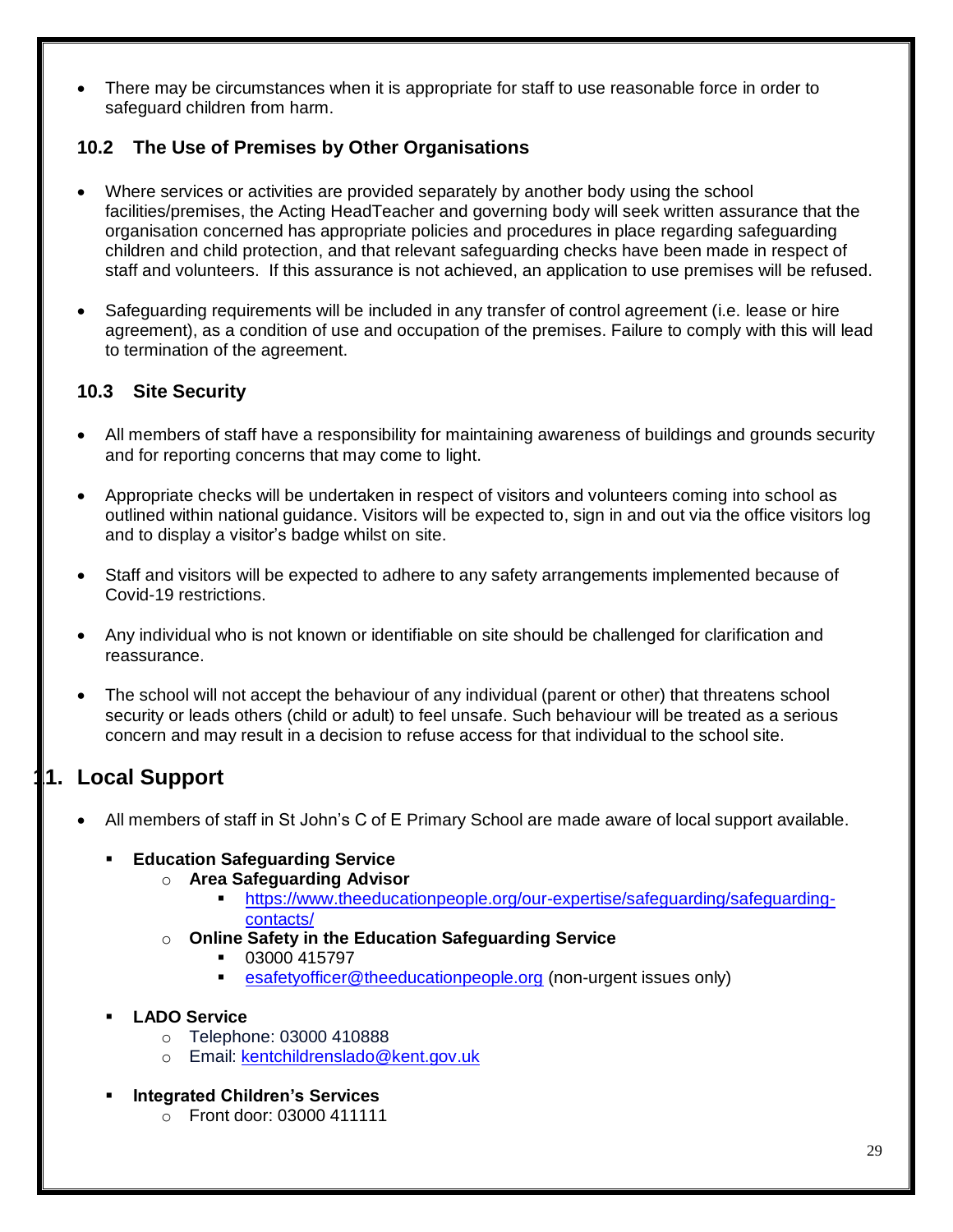- o Out of Hours Number: 03000 419191
- **Kent Police** 
	- o 101 or 999 if there is an immediate risk of harm
- **Kent Safeguarding Children Multi-Agency Partnership (KSCMP)**
	- o [kscmp@kent.gov.uk](mailto:kscmp@kent.gov.uk)
	- $\circ$  03000 421126
- **Adult Safeguarding**
	- o Adult Social Care via 03000 41 61 61 (text relay 18001 03000 41 61 61) or email [social.services@kent.gov.uk](mailto:social.services@kent.gov.uk)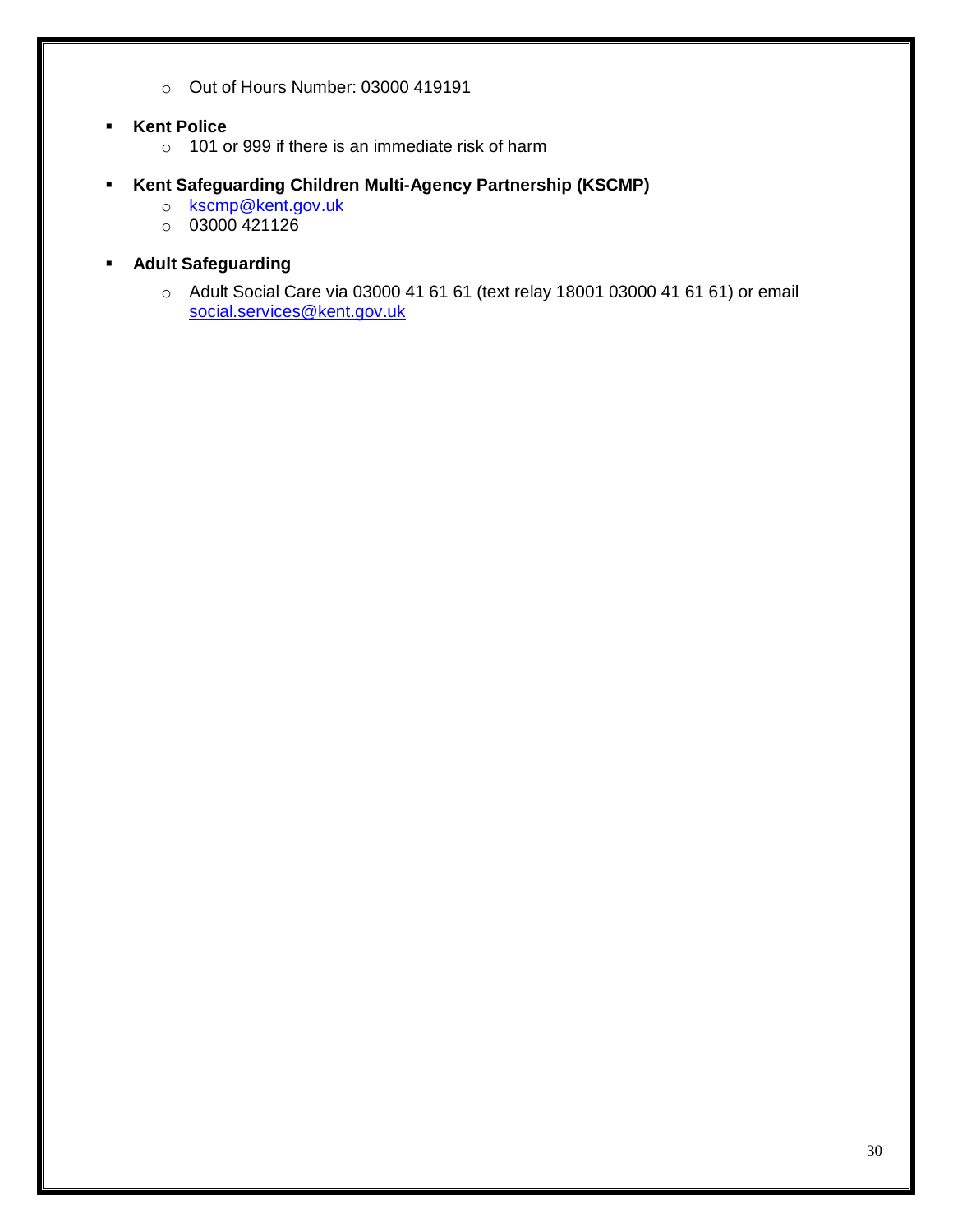# **Appendix 1: Categories of Abuse**

**All staff should be aware that abuse, neglect, and safeguarding issues are rarely standalone events that can be covered by one definition or label. In most cases multiple issues will overlap with one another.**

**Abuse:** a form of maltreatment of a child. Somebody may abuse or neglect a child by inflicting harm, or by failing to act to prevent harm. They may be abused by an adult or adults or another child or children. It should be noted that abuse can be carried out both on and offline and be perpetrated by men, women, and children.

**Sexual abuse:** involves forcing or enticing a child or young person to take part in sexual activities, not necessarily involving a high level of violence, whether or not the child is aware of what is happening. The activities may involve physical contact, including assault by penetration (for example rape or oral sex) or non-penetrative acts such as masturbation, kissing, rubbing, and touching outside of clothing. They may also include non-contact activities, such as involving children in looking at, or in the production of, sexual images, watching sexual activities, encouraging children to behave in sexually inappropriate ways, or grooming a child in preparation for abuse (including via the internet). Sexual abuse is not solely perpetrated by adult males. Women can also commit acts of sexual abuse, as can other children.

#### **Signs that MAY INDICATE Sexual Abuse**

- Sudden changes in behaviour and performance
- Displays of affection which are sexual and age inappropriate
- Self-harm, self-mutilation or attempts at suicide
- Alluding to secrets which they cannot reveal
- Tendency to cling or need constant reassurance
- Regression to younger behaviour for example thumb sucking, playing with discarded toys, acting like a baby
- Distrust of familiar adults e.g. anxiety of being left with relatives, a childminder or lodger
- Unexplained gifts or money
- Depression and withdrawal
- Fear of undressing for PE
- Sexually transmitted disease
- Fire setting

**Physical abuse**: a form of abuse which may involve hitting, shaking, throwing, poisoning, burning or scalding, drowning, suffocating or otherwise causing physical harm to a child. Physical harm may also be caused when a parent or carer fabricates the symptoms of, or deliberately induces, illness in a child.

#### **Signs that MAY INDICATE physical abuse**

- Bruises and abrasions around the face
- Damage or injury around the mouth
- Bi-lateral injuries such as two bruised eyes
- Bruising to soft area of the face such as the cheeks
- Fingertip bruising to the front or back of torso
- Bite marks
- Burns or scalds (unusual patterns and spread of injuries)
- Deep contact burns such as cigarette burns
- Injuries suggesting beatings (strap marks, welts)
- Covering arms and legs even when hot
- Aggressive behaviour or severe temper outbursts.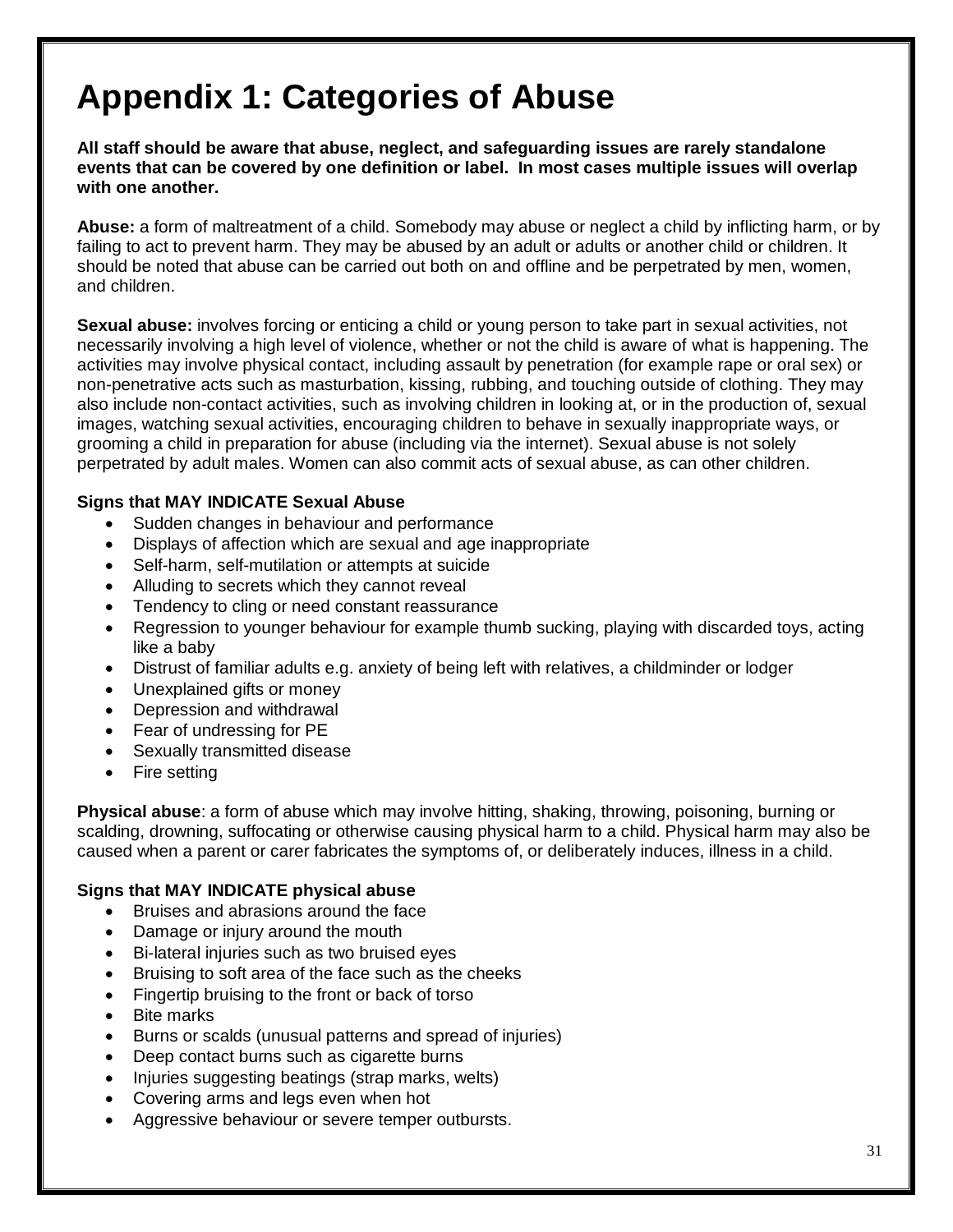Injuries need to be accounted for. Inadequate, inconsistent, or excessively plausible explanations or a delay in seeking treatment should signal concern.

**Emotional abuse:** the persistent emotional maltreatment of a child such as to cause severe and adverse effects on the child's emotional development. It may involve conveying to a child that they are worthless or unloved, inadequate, or valued only insofar as they meet the needs of another person. It may include not giving the child opportunities to express their views, deliberately silencing them or 'making fun' of what they say or how they communicate. It may feature age or developmentally inappropriate expectations being imposed on children. These may include interactions that are beyond a child's developmental capability as well as overprotection and limitation of exploration and learning, or preventing the child participating in normal social interaction. It may involve seeing or hearing the ill-treatment of another. It may involve serious bullying (including cyberbullying), causing children frequently to feel frightened or in danger, or the exploitation or corruption of children. Some level of emotional abuse is involved in all types of maltreatment of a child, although it may occur alone.

#### **Signs that MAY INDICATE emotional abuse**

- Over reaction to mistakes
- Lack of self-confidence/esteem
- Sudden speech disorders
- Self-harming
- Eating Disorders
- Extremes of passivity and/or aggression
- Compulsive stealing
- Drug, alcohol, solvent abuse
- Fear of parents being contacted
- Unwillingness or inability to play
- Excessive need for approval, attention, and affection

**Neglect:** the persistent failure to meet a child's basic physical and/or psychological needs, likely to result in the serious impairment of the child's health or development. Neglect may occur during pregnancy as a result of maternal substance abuse. Once a child is born, neglect may involve a parent or carer failing to: provide adequate food, clothing, and shelter (including exclusion from home or abandonment); protect a child from physical and emotional harm or danger; ensure adequate supervision (including the use of inadequate care-givers); or ensure access to appropriate medical care or treatment. It may also include neglect of, or unresponsiveness to, a child's basic emotional needs.

#### **Signs that MAY INDICATE neglect.**

- Constant hunger
- Poor personal hygiene
- Constant tiredness
- Inadequate clothing
- Frequent lateness or non-attendance
- Untreated medical problems
- Poor relationship with peers
- Compulsive stealing and scavenging
- Rocking, hair twisting and thumb sucking
- Running away
- Loss of weight or being constantly underweight
- Low self esteem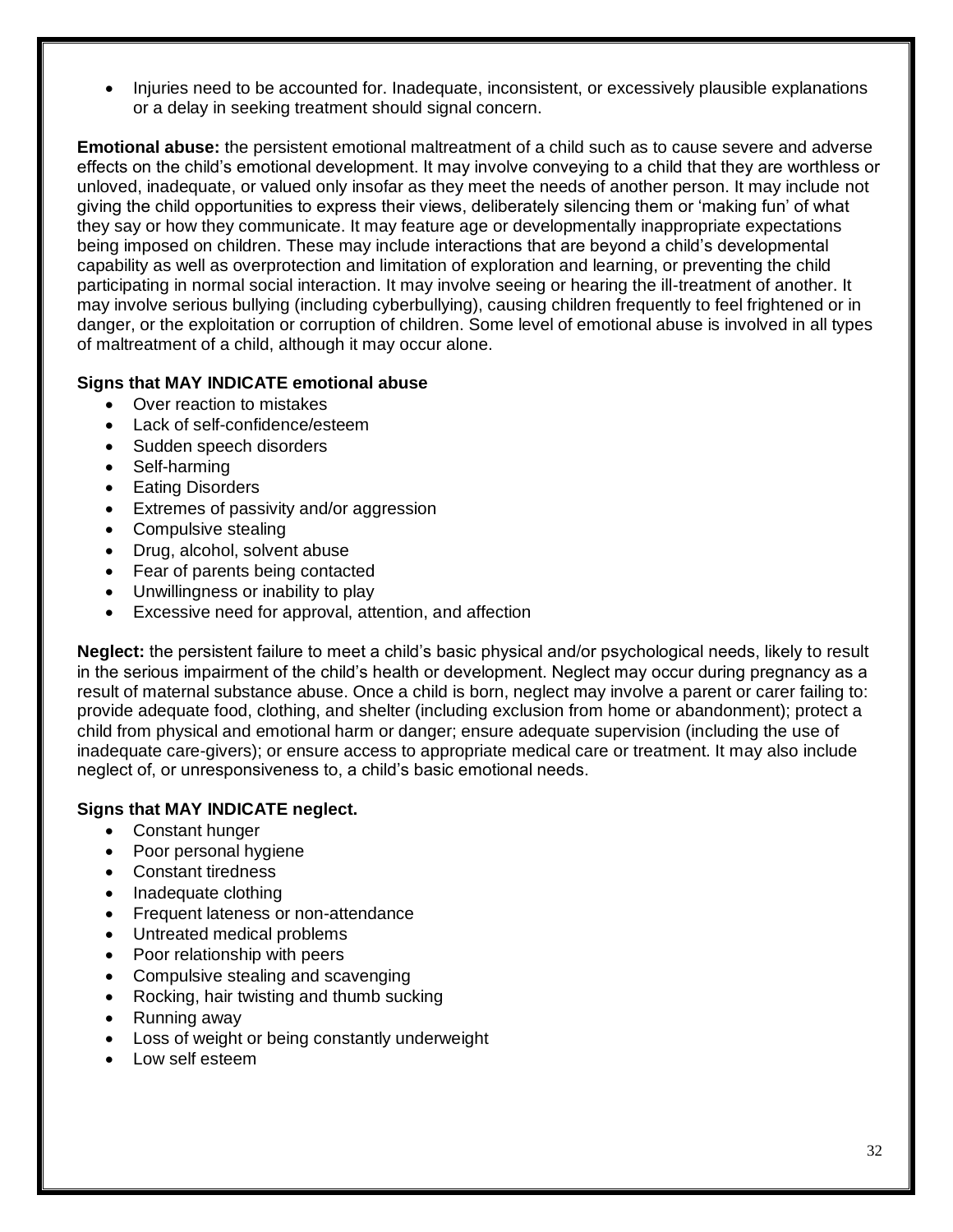# **Appendix 2: Support Organisations**

### **NSPCC 'Report Abuse in Education' Helpline**

[0800 136 663](tel:0800%20136%20663) or [help@nspcc.org.uk](mailto:help@nspcc.org.uk)

#### **National Organisations**

- NSPCC: [www.nspcc.org.uk](http://www.nspcc.org.uk/)
- Barnardo's: [www.barnardos.org.uk](http://www.barnardos.org.uk/)
- Action for Children: [www.actionforchildren.org.uk](http://www.actionforchildren.org.uk/)
- Children's Society: [www.childrenssociety.org.uk](http://www.childrenssociety.org.uk/)

#### **Support for Staff**

- Education Support Partnership: [www.educationsupportpartnership.org.uk](http://www.educationsupportpartnership.org.uk/)
- Professional Online Safety Helpline: [www.saferinternet.org.uk/helpline](http://www.saferinternet.org.uk/helpline)

#### **Support for Learners**

- ChildLine: [www.childline.org.uk](http://www.childline.org.uk/)
- Papyrus: [www.papyrus-uk.org](http://www.papyrus-uk.org/)
- The Mix: [www.themix.org.uk](http://www.themix.org.uk/)
- Shout: [www.giveusashout.org](http://www.giveusashout.org/)
- **Fearless: [www.fearless.org](http://www.fearless.org/)**
- Victim Support: [www.victimsupport.org.uk](http://www.victimsupport.org.uk/)

#### **Support for Adults**

- Family Lives: [www.familylives.org.uk](http://www.familylives.org.uk/)
- Crime Stoppers: [www.crimestoppers-uk.org](http://www.crimestoppers-uk.org/)
- Victim Support: [www.victimsupport.org.uk](http://www.victimsupport.org.uk/)
- The Samaritans: [www.samaritans.org](http://www.samaritans.org/)
- NAPAC (National Association for People Abused in Childhood): www.napac.org.uk
- MOSAC: [www.mosac.org.uk](http://www.mosac.org.uk/)
- Action Fraud: [www.actionfraud.police.uk](http://www.actionfraud.police.uk/)
- Shout: [www.giveusashout.org](http://www.giveusashout.org/)
- Advice now: www.advicenow.org.uk

#### **Support for Learning Disabilities**

- Respond: [www.respond.org.uk](http://www.respond.org.uk/)
- Mencap: [www.mencap.org.uk](http://www.mencap.org.uk/)
- Council for Disabled Children: [https://councilfordisabledchildren.org.uk](https://councilfordisabledchildren.org.uk/)

#### **Contextual Safeguarding Network**

<https://contextualsafeguarding.org.uk/>

#### **Kent Resilience Hub**

<https://kentresiliencehub.org.uk/>

#### **Substance Misuse**

- We are with you (formerly Addaction): [www.wearewithyou.org.uk/services/kent-for-young-people/](http://www.wearewithyou.org.uk/services/kent-for-young-people/)
- Talk to Frank: [www.talktofrank.com](http://www.talktofrank.com/)

#### **Domestic Abuse**

• Domestic abuse services: [www.domesticabuseservices.org.uk](http://www.domesticabuseservices.org.uk/)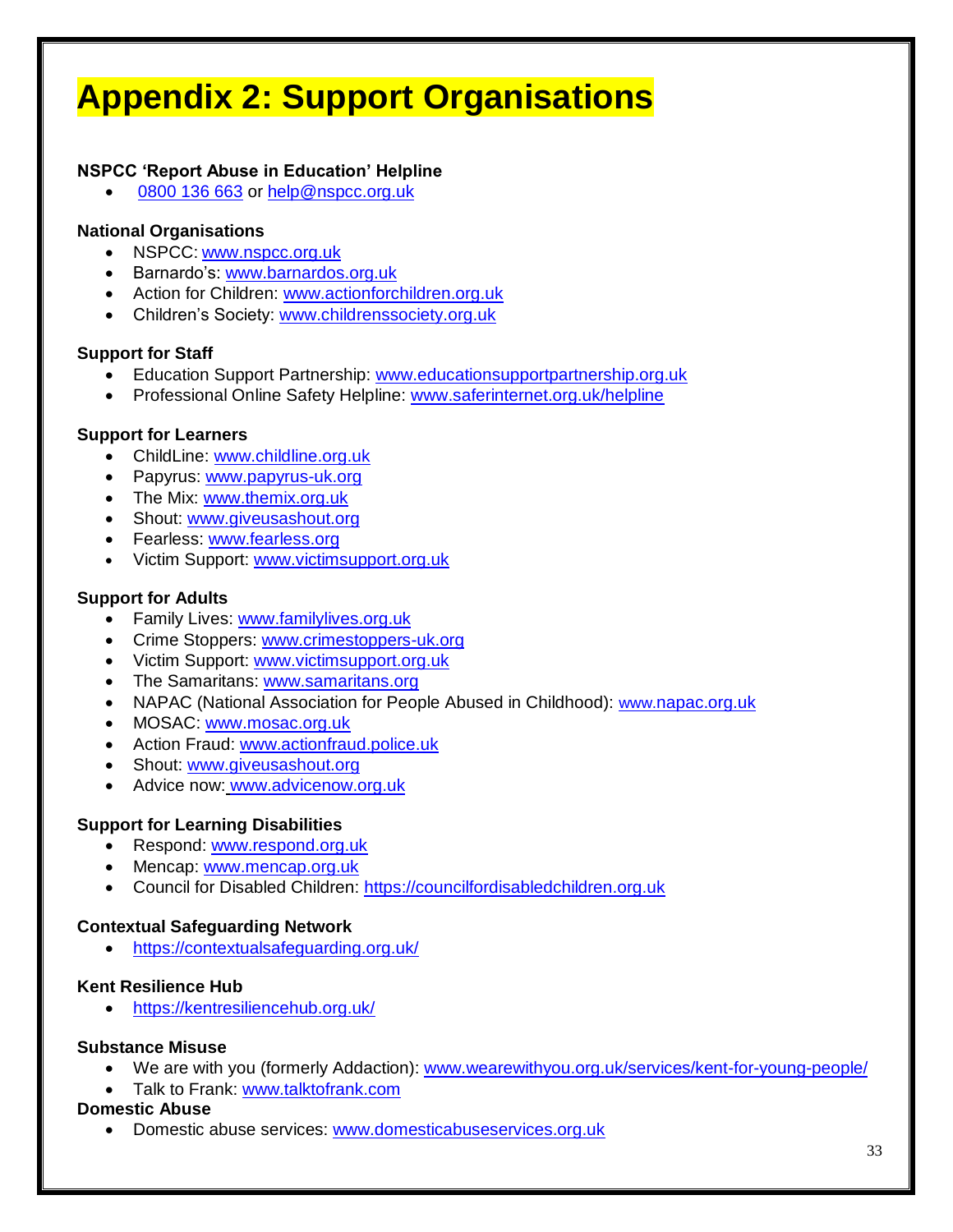- Refuge: [www.refuge.org.uk](http://www.refuge.org.uk/)
- Women's Aid: [www.womensaid.org.uk](http://www.womensaid.org.uk/)
- Men's Advice Line: [www.mensadviceline.org.uk](http://www.mensadviceline.org.uk/)
- Mankind: [www.mankindcounselling.org.uk](http://www.mankindcounselling.org.uk/)
- National Domestic Abuse Helpline: [www.nationaldahelpline.org.uk](http://www.nationaldahelpline.org.uk/)
- Respect Phoneline: [https://respectphoneline.org.uk](https://respectphoneline.org.uk/)

#### **Criminal and Sexual Exploitation**

- National Crime Agency: [www.nationalcrimeagency.gov.uk/who-we-are](http://www.nationalcrimeagency.gov.uk/who-we-are)
- It's not okay: [www.itsnotokay.co.uk](http://www.itsnotokay.co.uk/)
- NWG Network: [www.nwgnetwork.org](http://www.nwgnetwork.org/)

#### **Honour Based Abuse**

- Forced Marriage Unit: [www.gov.uk/guidance/forced-marriage](http://www.gov.uk/guidance/forced-marriage)
- FGM Factsheet: [https://assets.publishing.service.gov.uk/government/uploads/system/uploads/attachment\\_data/file/](https://assets.publishing.service.gov.uk/government/uploads/system/uploads/attachment_data/file/496415/6_1639_HO_SP_FGM_mandatory_reporting_Fact_sheet_Web.pdf) [496415/6\\_1639\\_HO\\_SP\\_FGM\\_mandatory\\_reporting\\_Fact\\_sheet\\_Web.pdf](https://assets.publishing.service.gov.uk/government/uploads/system/uploads/attachment_data/file/496415/6_1639_HO_SP_FGM_mandatory_reporting_Fact_sheet_Web.pdf)
- Mandatory reporting of female genital mutilation: procedural information: [www.gov.uk/government/publications/mandatory-reporting-of-female-genital-mutilation-procedural](http://www.gov.uk/government/publications/mandatory-reporting-of-female-genital-mutilation-procedural-information)[information](http://www.gov.uk/government/publications/mandatory-reporting-of-female-genital-mutilation-procedural-information)

#### **Peer on Peer abuse, including bullying, sexual violence and harassment**

- Rape Crisis: [https://rapecrisis.org.uk](https://rapecrisis.org.uk/)
- Brook: [www.brook.org.uk](http://www.brook.org.uk/)
- Disrespect Nobody: [www.disrespectnobody.co.uk](http://www.disrespectnobody.co.uk/)
- Upskirting know your rights: [www.gov.uk/government/news/upskirting-know-your-rights](http://www.gov.uk/government/news/upskirting-know-your-rights)
- Lucy Faithfull Foundation: [www.lucyfaithfull.org.uk](http://www.lucyfaithfull.org.uk/)
- Stop it Now! [www.stopitnow.org.uk](http://www.stopitnow.org.uk/)
- Parents Protect: [www.parentsprotect.co.uk](http://www.parentsprotect.co.uk/)
- Anti-Bullying Alliance: [www.anti-bullyingalliance.org.uk](http://www.anti-bullyingalliance.org.uk/)
- Diana Award: [www.antibullyingpro.com/](http://www.antibullyingpro.com/)
- Bullying UK: [www.bullying.co.uk](http://www.bullying.co.uk/)
- Kidscape: [www.kidscape.org.uk](http://www.kidscape.org.uk/)

#### **Online Safety**

- CEOP: [www.ceop.police.uk](http://www.ceop.police.uk/)
- Internet Watch Foundation (IWF): [www.iwf.org.uk](http://www.iwf.org.uk/)
- Think U Know: [www.thinkuknow.co.uk](http://www.thinkuknow.co.uk/)
- Childnet: [www.childnet.com](http://www.childnet.com/)
- UK Safer Internet Centre: [www.saferinternet.org.uk](http://www.saferinternet.org.uk/)
- Report Harmful Content: [https://reportharmfulcontent.com](https://reportharmfulcontent.com/)
- Marie Collins Foundation: [www.mariecollinsfoundation.org.uk](http://www.mariecollinsfoundation.org.uk/)
- Internet Matters: [www.internetmatters.org](http://www.internetmatters.org/)
- NSPCC: [www.nspcc.org.uk/onlinesafety](http://www.nspcc.org.uk/onlinesafety) and [www.net-aware.org.uk](http://www.net-aware.org.uk/)
- Get Safe Online: [www.getsafeonline.org](https://www.getsafeonline.org/)
- Parents Protect: [www.parentsprotect.co.uk](http://www.parentsprotect.co.uk/)
- Cyber Choices: [https://nationalcrimeagency.gov.uk/what-we-do/crime-threats/cyber](https://nationalcrimeagency.gov.uk/what-we-do/crime-threats/cyber-crime/cyberchoices)[crime/cyberchoices](https://nationalcrimeagency.gov.uk/what-we-do/crime-threats/cyber-crime/cyberchoices)
- National Cyber Security Centre (NCSC): [www.ncsc.gov.uk](http://www.ncsc.gov.uk/)

#### **Mental Health**

• Mind: [www.mind.org.uk](http://www.mind.org.uk/)